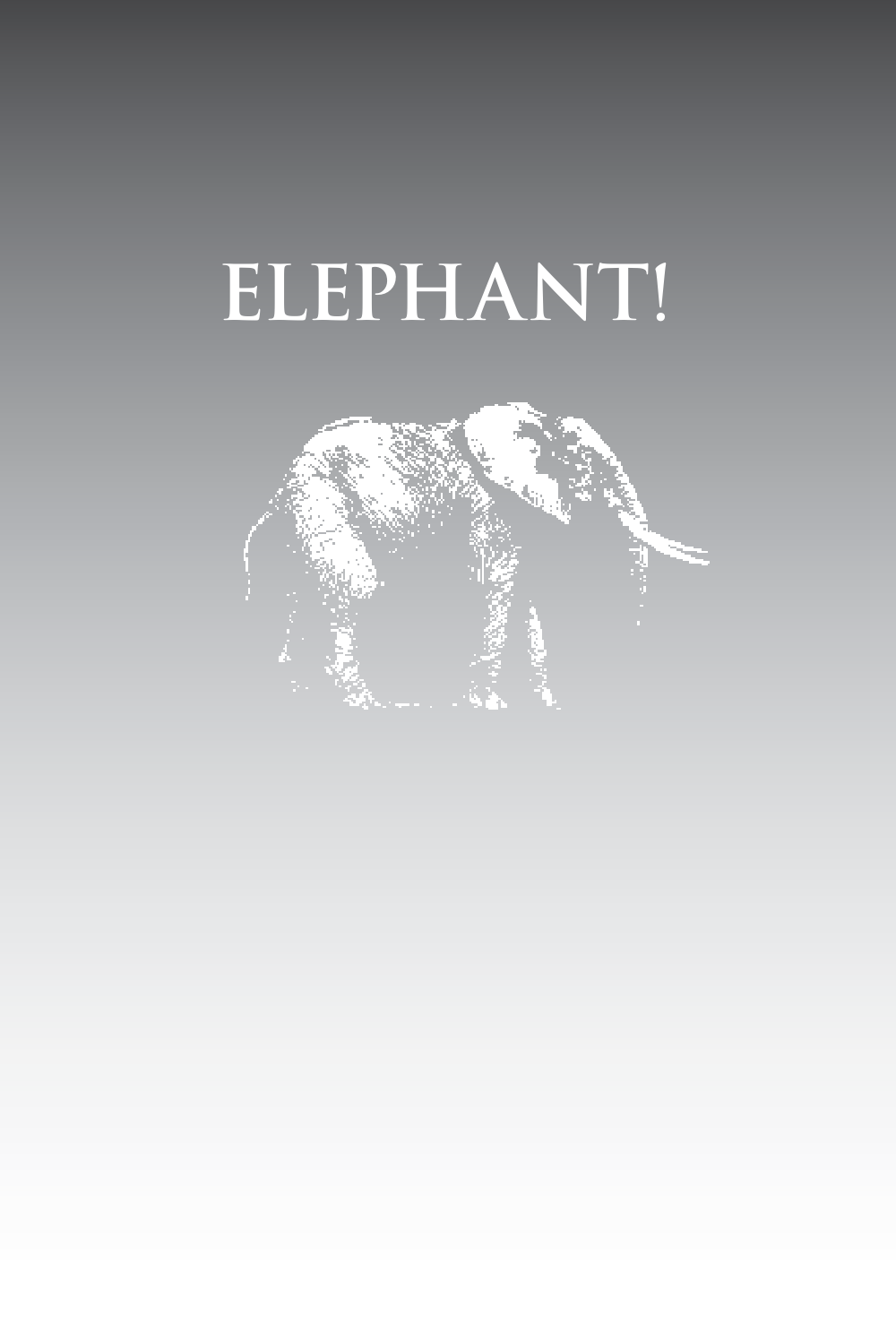

*Craig Boddington in the Zambezi Valley. The flat-topped mountain in the background is Cherama Kadoma, recognizable landmark in the Lower Zambezi, considered haunted by the Shona.*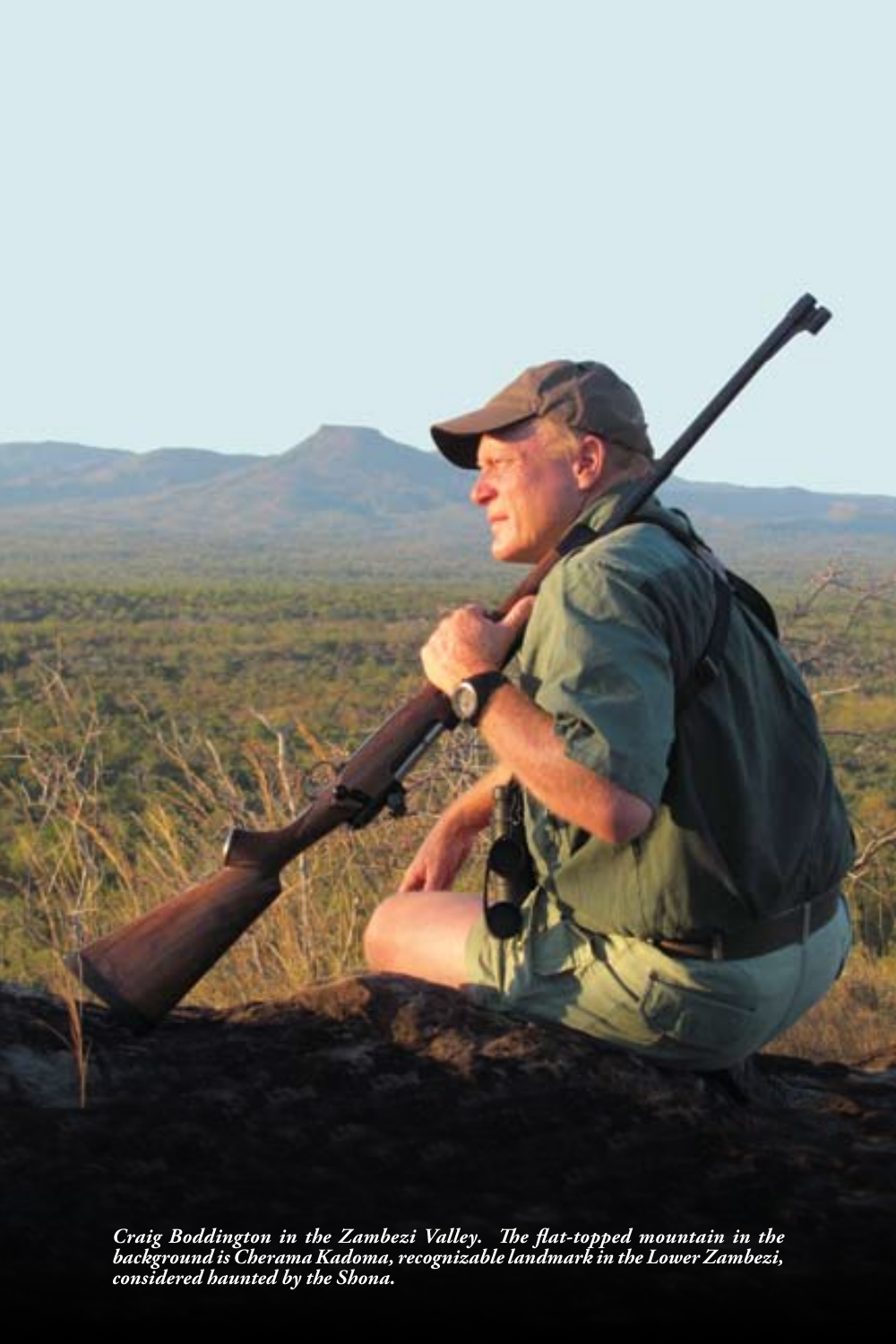# **ELEPHANT!**

## The Renaissance of Hunting the African Elephant

**BY** 

## Craig T. Boddington



**Safari Press**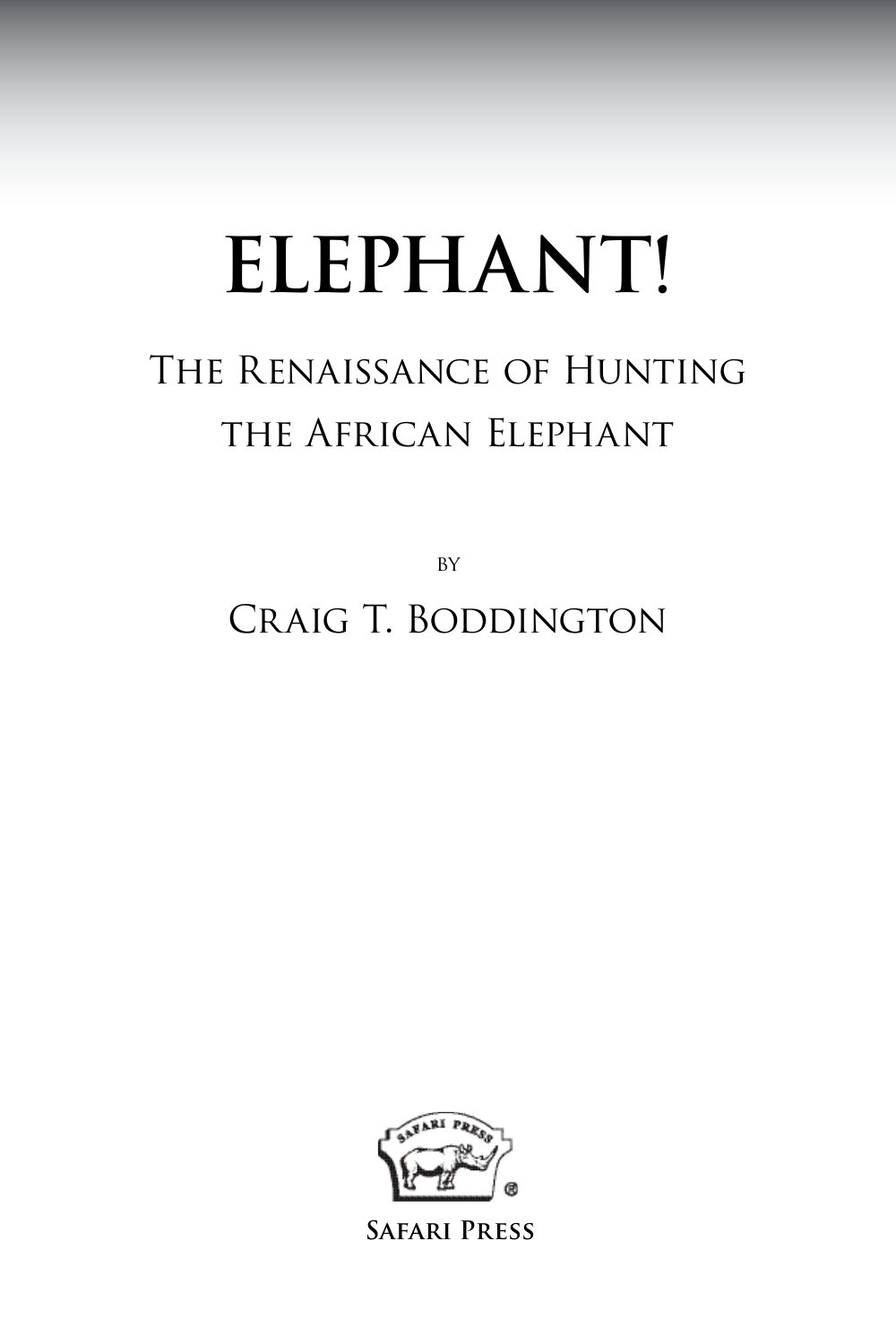### **DEDICATION**

To Donna, my partner and best hunting partner . . . and a pretty fair hand with a double rifle!

ELEPHANT! © 2012 by Craig Boddington. All rights reserved. No part of this publication may be used or reproduced in any form or by any means without permission from the publisher.

The trademark Safari Press ® is registered with the U.S. Patent and Trademark Office and with government trademark and patent offices in other countries.

Boddington, Craig T.

Second Edition

Safari Press

2012, Long Beach, California

ISBN 978-1-57157-386-5

Library of Congress Catalog Card Number: 2010939008

10 9 8 7 6 5 4 3 2 1

Printed in China

Readers wishing to receive the Safari Press catalog, featuring many fine books on biggame hunting, wingshooting, and sporting firearms, should write to Safari Press, P.O. Box 3095, Long Beach, CA 90803, USA. Tel: (714) 894-9080 or visit our Web site at www.safaripress.com.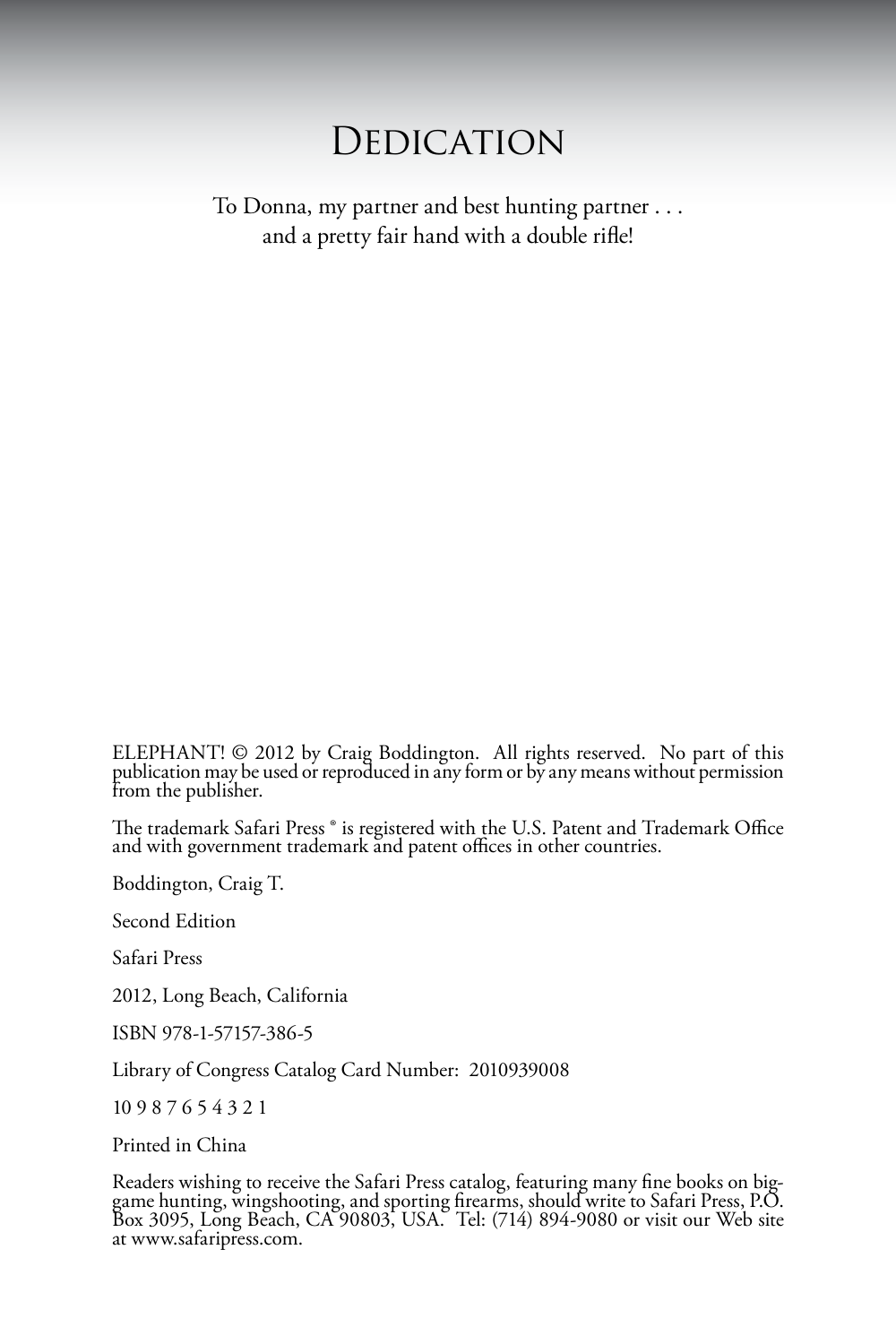## Table of Contents

| Introduction |                                                                                          |
|--------------|------------------------------------------------------------------------------------------|
| Chapter 1    |                                                                                          |
| Chapter 2    |                                                                                          |
| Chapter 3    |                                                                                          |
| Chapter 4    |                                                                                          |
| Chapter 5    |                                                                                          |
| Chapter 6    |                                                                                          |
| Chapter 7    |                                                                                          |
| Chapter 8    |                                                                                          |
| Chapter 9    |                                                                                          |
| Chapter 10   |                                                                                          |
| Chapter 11   | The Approach $\ldots \ldots \ldots \ldots \ldots \ldots \ldots \ldots \ldots \ldots 144$ |
| Chapter 12   | Elephant Rifles and Cartridges 156                                                       |
| Chapter 13   | Penetration and Bullet Performance 178                                                   |
| Chapter 14   | Shooting and Shot Placement 189                                                          |
| Chapter 15   |                                                                                          |
| Chapter 16   |                                                                                          |
| Chapter 17   |                                                                                          |
| Chapter 18   |                                                                                          |
| Chapter 19   |                                                                                          |
| Chapter 20   |                                                                                          |
| Chapter 21   | The Most Dangerous Game  297                                                             |
| Chapter 22   | Are There Hundred-Pounders? 311                                                          |
| Chapter 23   |                                                                                          |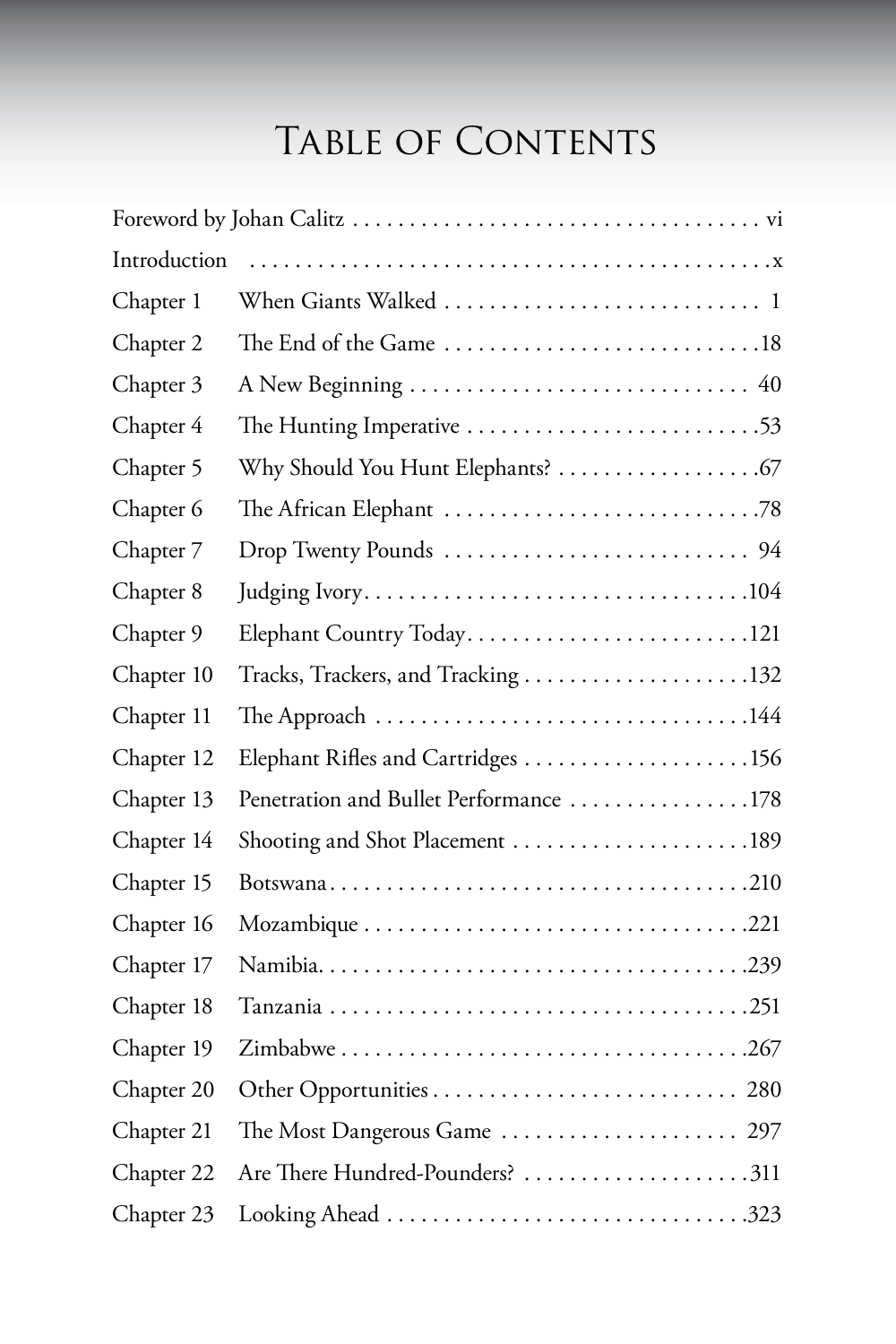### Foreword

t was a big track. . . .

It was a big track....<br>We started early and followed the track for most of the day. We came across breeding herds, elephant bulls with smallish tusks, and huge-bodied bulls that made me appreciate my companions, for we had We started early and followed the track for most of the day. We came across breeding herds, elephant bulls with smallish tusks, and some close encounters with these great beasts. I knew instinctively that the man by my side, with his left-handed rifle shouldered and ready, has walked in the footsteps of many giants.

The midafternoon heat was beginning to take its toll. Drops of sweat trickled down my face, and my shirt clung to my back. The bull was close! His tracks were fresh, and there was a young bull with him. I saw Maburo tensing up—like a bird dog smelling its quarry a few paces ahead.

Then we saw the bull and his askari in the mopane shrub. After a whole day's anticipation, we finally had him in our sights! Then the bull turned, disturbing the peaceful scene. We could clearly see that one tusk was shorter than the other, but the absolute mass of the tusks made me want to tell the client to take a shot. I hesitated, then looked at my client and said to him: "Craig, it is a big bull; I think we should take him."

The fraction of a second's hesitation on my side, weighing up the chances of getting another bull this size, was enough to spook the old giant. With a changing wind giving away our presence, he hightailed away at a staggering pace that only elephants seem capable of doing.

I turned to Craig and said: "His ivory is going to be heavy. I do not think that the shorter tusk should worry us. It is a formidable elephant!"

Craig nodded in agreement, and we followed the elephant at a steady pace. Knowing we were in pursuit, the elephant quickened his pace and the hunt was on!

Much later that afternoon, Maburo and I noticed that the tracks once again were getting fresh. The old bull had changed his pace from a run into a walk; now he was slowly grazing. We had finally caught up with our elephant! With hearts pounding in our ears, we carefully approached to within seventeen paces of the bull and made our way to a large shepherd's tree. The elephant towered above the mopane, facing in our direction. What an awesome sight!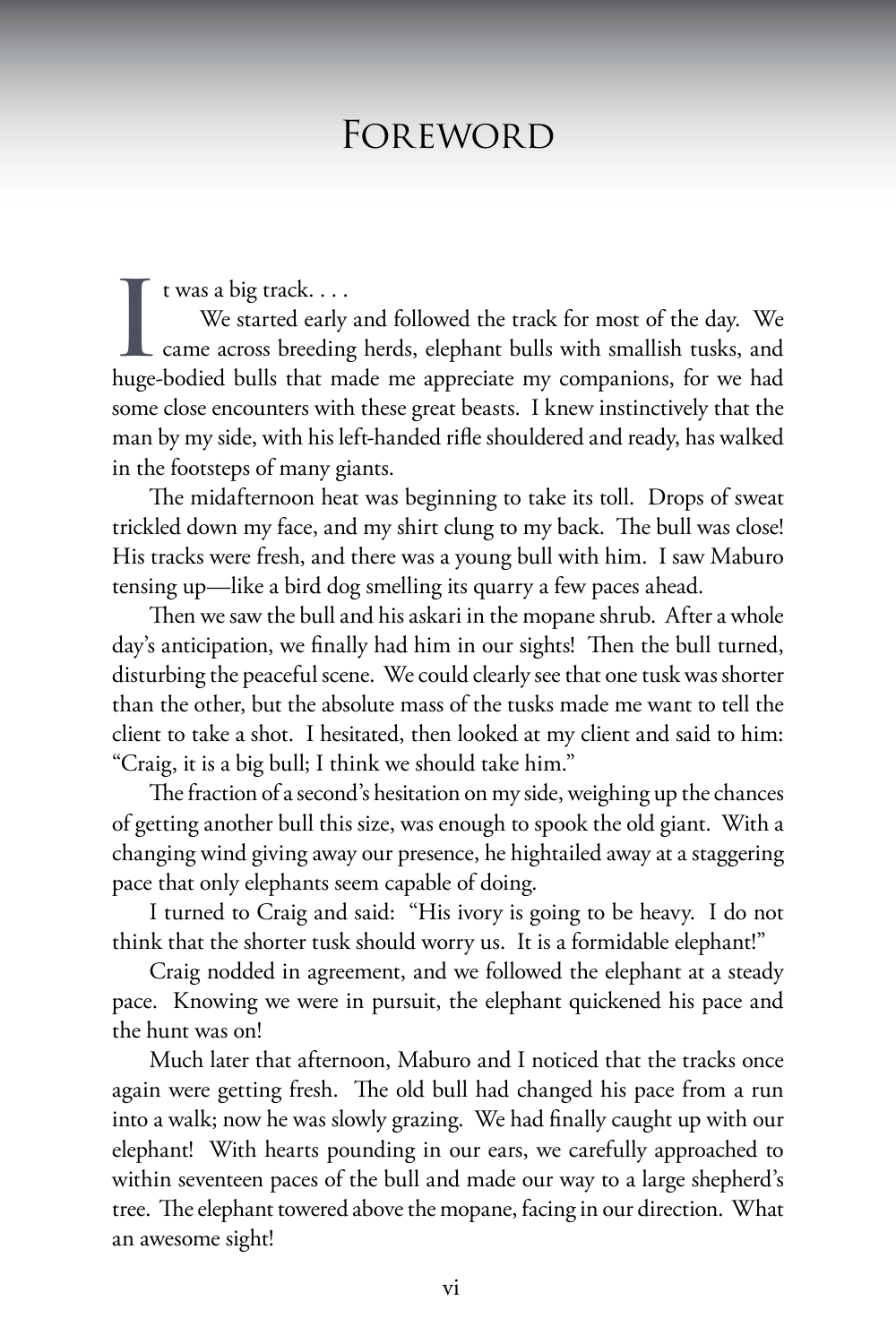

To my left, a calm and collected Craig was getting ready to take the shot: His .450-3¼ barked, and the elephant turned away with the impact of the shot. The second barrel barked almost immediately next to me, and the elephant dropped in what looked like slow motion. What a fantastic shot!

As we walked closer to the grand old bull, we felt the mixed emotions of adrenaline rush, wonder, and sadness. There, straight ahead of us, his impressive ivory gleamed in the late afternoon sun.

Even more humbling than seeing this great beast coming down, was the sudden realization of who the hunter by my side really was. My friend Craig Boddington was not only the author of many hunting books but also a man who has hunted more dangerous game than most professional hunters in the world. He was also my client!

For fourteen years my professional hunters and I have hunted these magnificent animals. We live, sleep, eat, and dream big tuskers. This is what we do; this is all we want to do! Even though it can be physically and emotionally taxing, there is no greater life-altering experience than hunting the biggest land mammal on earth!

It is hard work finding the right tusker: You work under pressure; you operate within the secret folds of nature and against high expectations from your client and peers. You see many elephants, some with broken tusks, small tusks, and no tusks, but then you see that one elephant both you and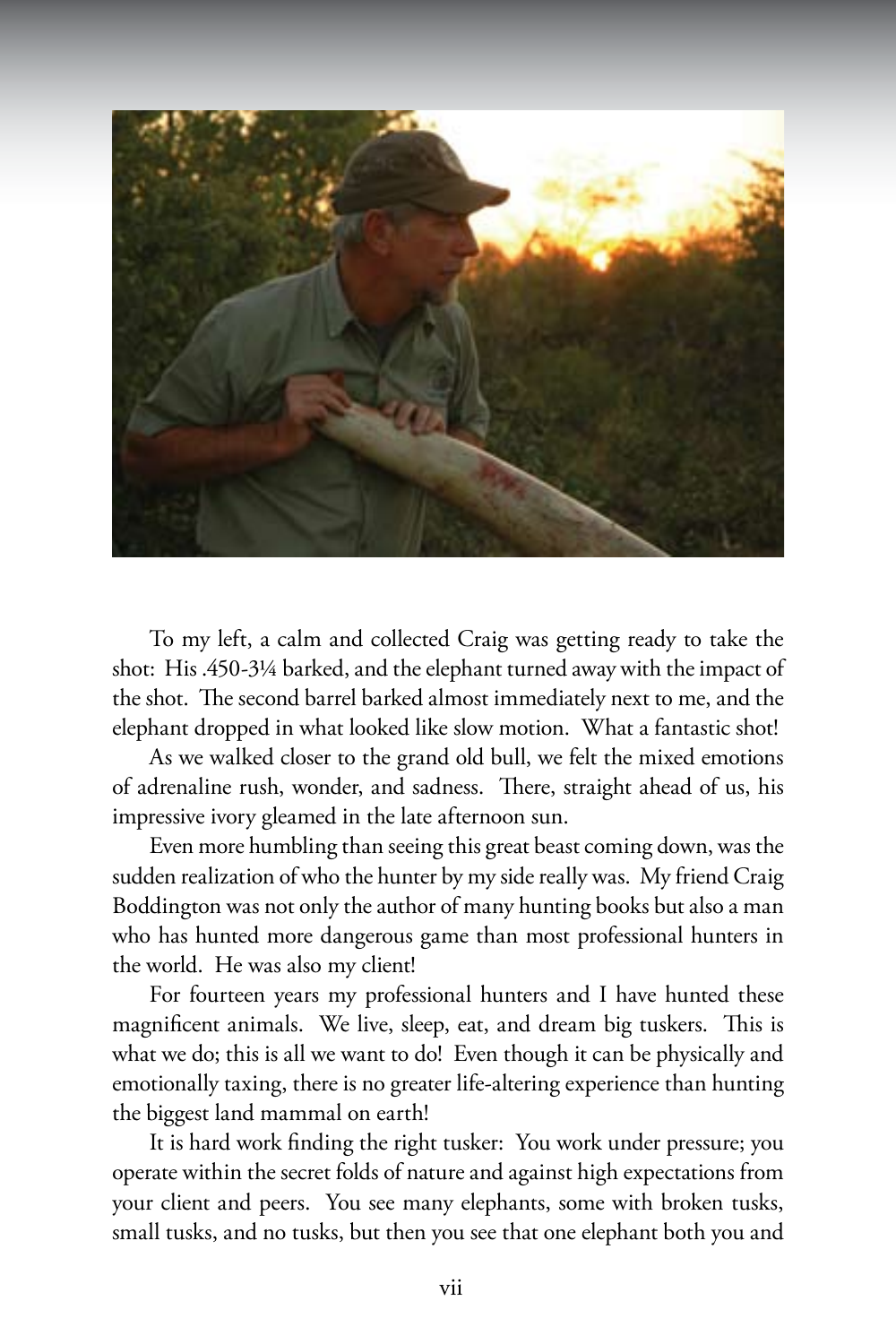your client know is the one! It is those moments that make for the firewood of your old age—of having lived a life worth remembering!

There are many reasons why Botswana boasts such a healthy population of elephants: the country's vegetation, security, water, and little interference from mankind, but mostly it's because of the authorities' sensible approach to wildlife management. The government, together with the hunting industry, realizes that cooperative and scientific management of the country's wildlife resources will secure the coexistence of man and beast to the benefit of both. Public and private enterprises will continue to join hands to ensure the survival of this magnificent species and the conservation of the habitat it shares with other creatures.

The quality of the hunt and the quality of the trophy makes Botswana the best elephant-hunting destination in Africa today! Interestingly, statistics prove that not only has the quality of trophies stabilized, but in actual fact the quality of the ivory has steadily improved since the reopening of elephant hunting in 1996.

With careful planning, by monitoring the movement of elephants throughout the year, and by assessing the hunt day by day, your professional hunter will narrow down the odds for you, and with a little bit of luck will find you your elephant in the right place at the right time. The combination of his knowledge and skills and your good shooting will turn your dream into a reality.

It is said that the days of hundred-pound tuskers are basically gone. Ninety-pounders, eighty-pounders, yes, it happens . . . sometimes! Seventypounders, yes that happens more. Sixty-pounders happen a lot. The men who pursue big elephants spend their days, year after year, looking for that "big one." You get despondent, you think of giving up, and then, after many days of hard work, it happens! Around the corner, your bull is suddenly there—the one you have always dreamt of! The year 2010 was such a year for us, for one of our clients was blessed with a magnificent tusker, fully 104 pounds.

Botswana is an artist's palette and every hunter's lifelong dream. I have been fortunate to hunt there, and in a time when our elephants can be hunted. But the diversity of its fauna and flora, the sunsets, the people, the sheer abundance of animals and trophy quality are not necessarily what makes for a successful elephant hunt.

It is the time spent living close to your Creator and creation: Feeling the bite of the desert chill and the battering ram of the African sun on your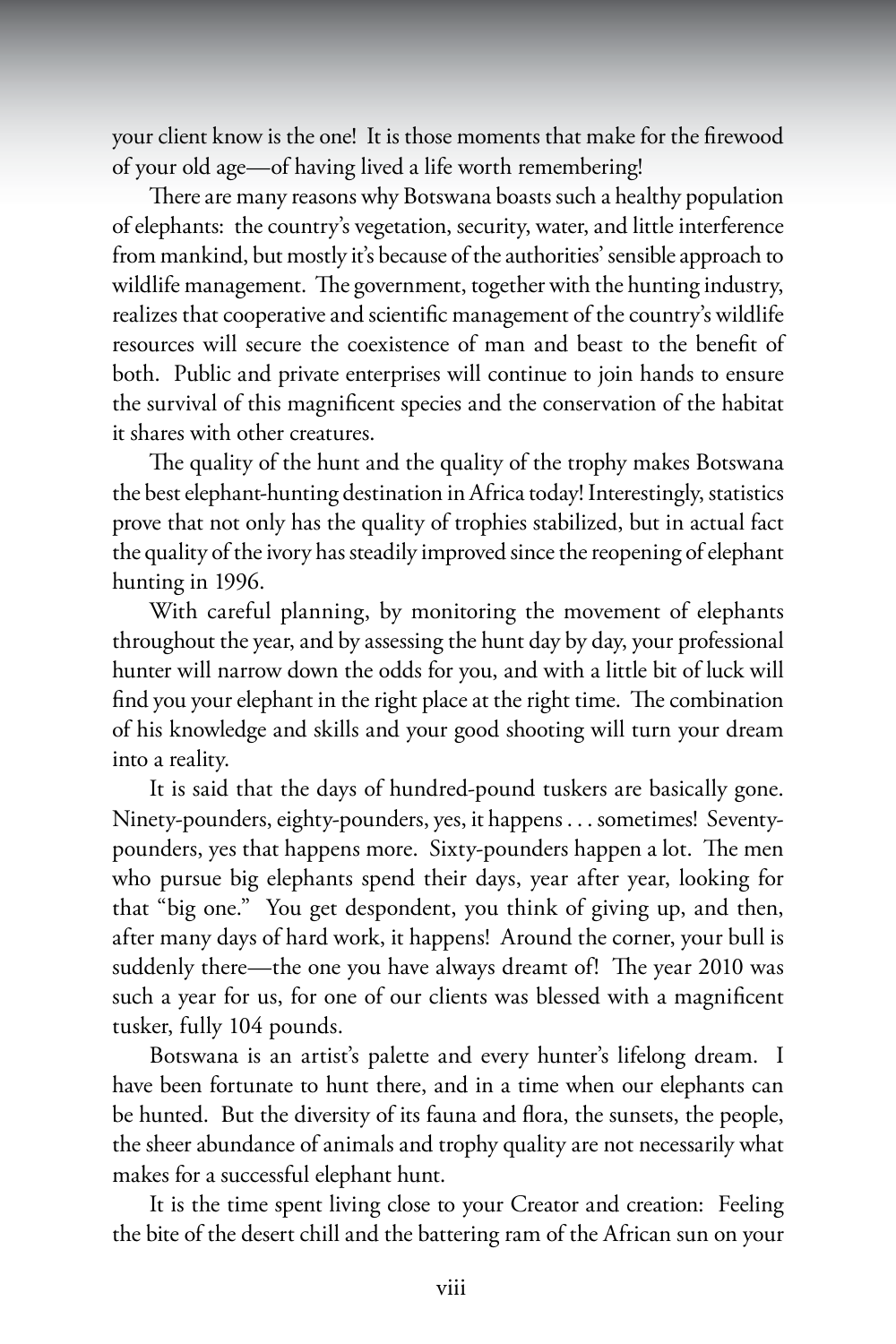skin; waking up to a cacophony of bird sounds and the promise of a new day; appreciating the coolness from your water bottle down your parched throat after the chase; making friends around the crackling embers of a campfire; and finding out more about your innermost self. A successful elephant safari is to say: "I have walked in the footsteps of giants!"

It is a privilege for me to write this foreword to Craig Boddington's book on elephants. No other author in this day and age has traveled the globe and hunted in Africa as extensively as has Craig. His passion for writing, his skillful use of the English language, and his love for dangerous-game hunting is world renowned. The analytical planning, passion, and accuracy portrayed in this book makes him one of the best hunting authors of his time.

Elephant hunting is my love and my life, so to be able to read a book that covers so many intriguing and accurate facts is a pleasure. This book covers the philosophy of the hunt, the hunt itself, choice of calibers, penetration, bullet performance, and shot placement. Everything a reader wants to know about an African elephant safari is captured in a very informative and readable fashion.

For the elephant hunter who would like to go to Africa and experience one of the most wonderful hunts a person can do, this is a must-read book!

Johan Calitz Maun, Botswana November 2010

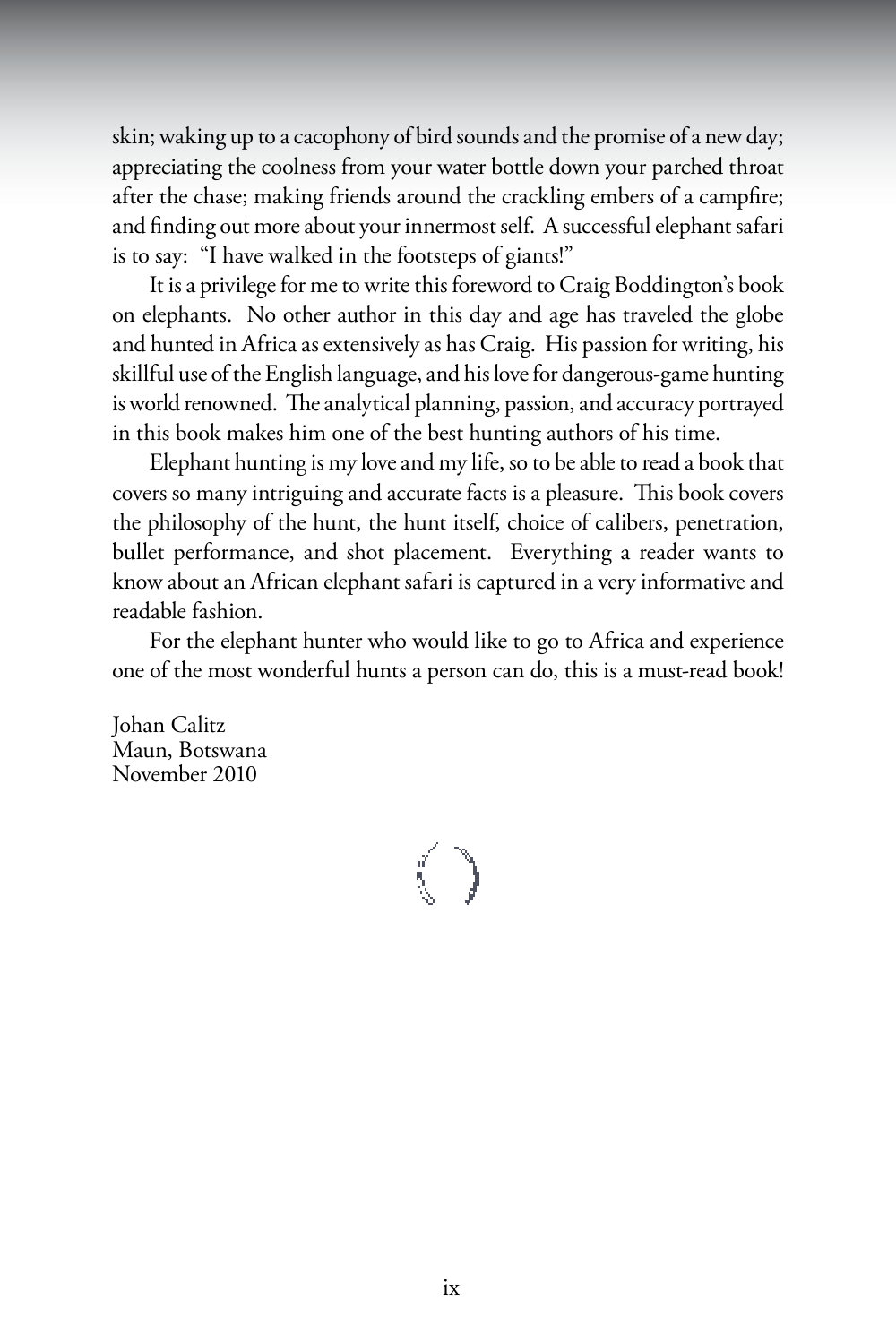### Introduction

It's amazing how time flies. Fully twenty-five years have passed since I took my first elephant . . . and, totally coincidentally, it was also twenty-five years ago that I wrote my first book. The former event was a hunt f t's amazing how time flies. Fully twenty-five years have passed since I took my first elephant . . . and, totally coincidentally, it was also twenty-five  $\mathsf L$  years ago that I wrote my first book. The former event was a hunt for a hunter in Rhodesia, along with Ian Henderson and Brian Marsh; and my old friend Geoff Broom. The latter three are now retired; Peter is still hunting, and thus is now the senior safari operator in Zimbabwe. That first elephant hunt, though short, was a total success, a mind-altering learning experience—as anyone's first elephant is sure to be. The book, well, like most first books, I wouldn't exactly call it a success. But it was also an educational experience, and one of the things I learned was that I enjoyed writing it.

Unlike the magazine articles that have occupied most of my working life, a book belongs to the writer. There are few editorial guidelines to follow, no word counts, no advertisers that need to be mentioned. Perhaps best of all, there are no firm deadlines and no editor standing over your shoulder. A book is soup when it's soup. Of course, you have to be a bit careful about that. There are a lot of great books out there that never quite get finished! So far, at least, that has not been my problem. I've never claimed to be a great writer, but I enjoy the writing process, and I've never been visited by the dreaded 'writer's block' that has plagued some of my colleagues.

So, enjoying the process, I've written quite a few books over the last quarter century. Some have been my idea. Some have been suggested by my publisher and longtime friend, Ludo Wurfbain. As I've written before, he's a great guy for ideas and, as a publisher should, he knows what he can sell. His ideas have generally been better than mine! A couple of my books have been suggested by friends and, more recently, my two partners in our filming business, Tim Danklef and Dave Fulson, have steered me into book projects—and assisted tremendously in the process.

No book, at least with me, has been a spur of the moment thing. The first sentence alone is a daunting task, and the rest of the tens of thousands of words must be pounded out over the course of days, weeks, and months. So the conceiving of a book cannot be done lightly. But within that context, some of my book projects have taken shape very quickly. Others have developed as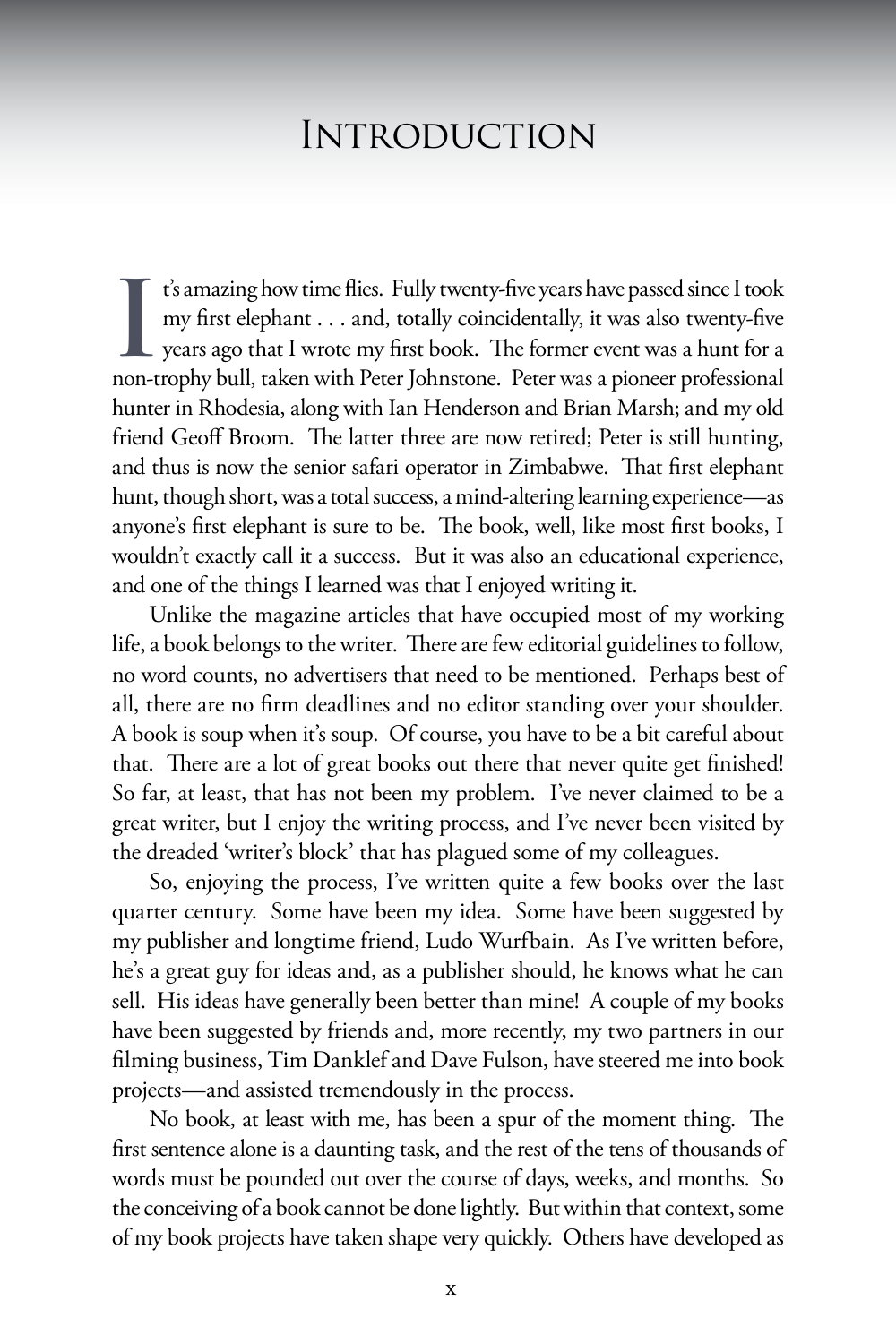milestones were reached that seemed meaningful to me. My first "ten-year African book," *Mount Kenya to the Cape* is a good example . . . but better ones are the two "ten-year African books" that have followed. And, yes, now five years into my fourth decade of African hunting, I hope there might be yet another. Those books were fun to write!

Some of my books have thus been years in the planning . . . and I have a couple of projects in my head right now that will take a few more years before I feel I have enough experience to write them properly. For instance, I would like to have a book on mountain hunting in my body of work . . . but there are a lot of mountains I must still climb, so I hope I remain able for a few more years. But twenty-five years ago, when I was writing my first book and hunting my first elephant, it never crossed my mind that I might someday even consider a book on our present subject, the African elephant.

There is no other game animal on Earth that has spawned such a rich body of literature—and it all remains good reading. It is important that I make clear right now, up front, that I lay no claim to being a latter-day Bell, or Sutherland, or Hunter. I claim no fraction of their experience, nor that of the great professional hunters of the last fifty years, many of whom are still in the field, still following the great game. The only claim I make is that I am an American journalist, specializing in a pursuit for which I share a passion with those of you who choose to read these lines.

As both vocation and avocation I have been fortunate to indulge myself in that passion through a fairly active career. I am not an elephant expert. I cannot bring the experience of a Tony Sanchez or the knowledge of a Richard Harland to a book on this subject. On the other hand, as a hunter with a long and eclectic African experience, I have been mentored by great hunters . . . and as an American writer, I have had the flexibility to hunt over a wide swath of the continent.

Perhaps more importantly, in the context of this book, I have seen incredible changes in the thirty-odd years since I first hunted Africa. I missed the great days of elephant hunting. There's no point in lamenting, because they will never come again . . . but when I began my African career we didn't realize those days weren't just passing, but were already past. In the 1980s, when I did my first elephant hunting, I was disappointed because I'd read too much of the great old stuff. Then came the 1990s, and I was grateful for the (little) elephant hunting I'd done. The handwriting seemed clear on the wall: The time for hunting elephant had passed.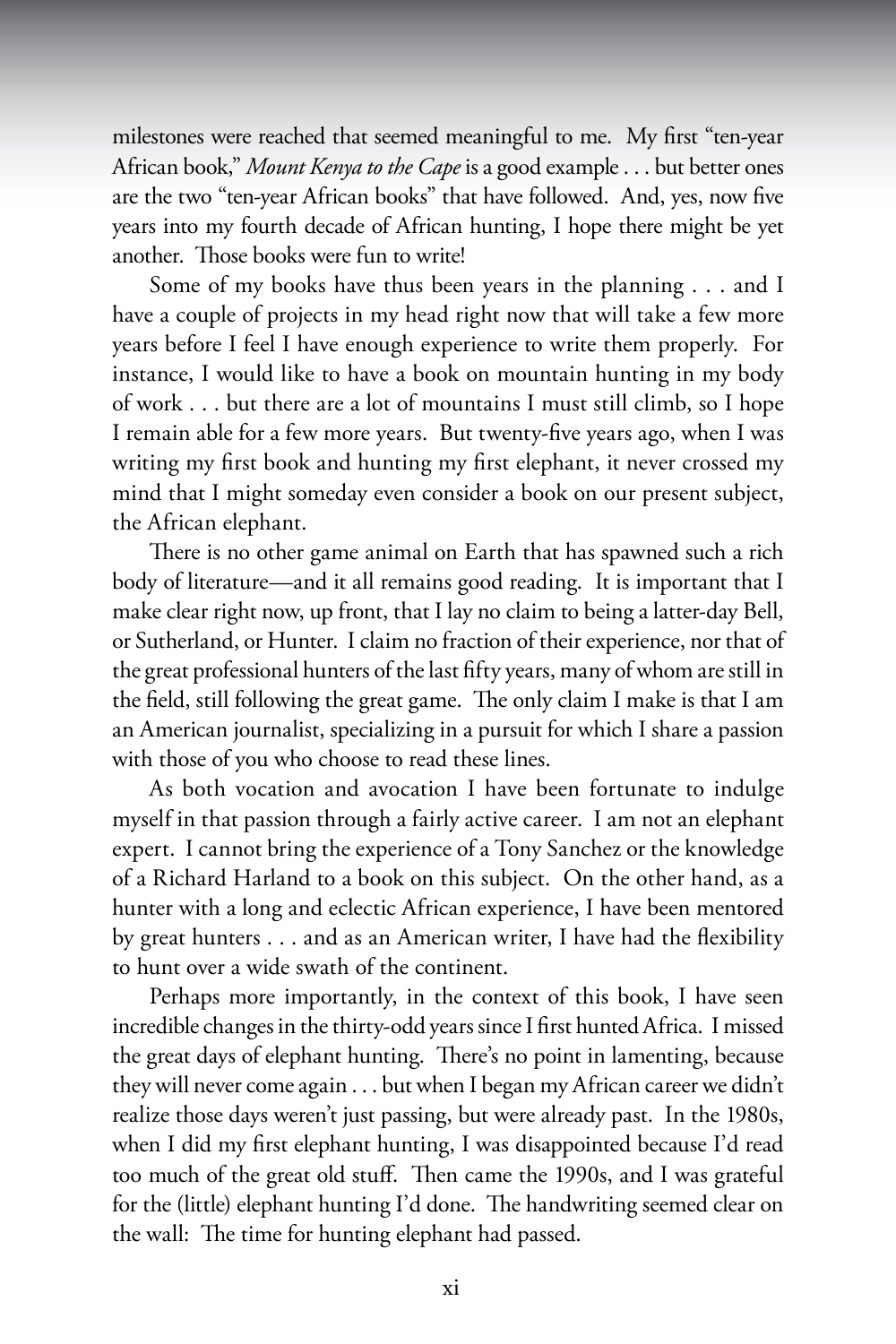Fortunately it had not. It had changed, but it had not passed, and as we moved into the new millennium it became ever more clear that we were entering a new age of elephant hunting. The free-for-all ivory hunting was gone, as was the time when a visiting sportsman had a fair chance to take a really huge tusker. Instead we were reaching a time when regulated sport hunting was essential to elephant management . . . and we will be in that time for the foreseeable future.

So this book isn't about the history of elephant hunting, or about the search for giant tuskers, nor about the specifics of elephant management. All these subjects have been covered well by more experienced hunters than I. Instead it's about elephant hunting in modern Africa, in our Twenty-First Century. We will, of course, take trips down memory lane, because it's important to understand the context in which modern elephant hunting takes place. But we will not dwell on the past, and although we might speculate on the future, we will concentrate on the present. And right now the present is very good for the African elephant, and for hunting the African elephant.

Since I have confessed that I am simply an American journalist who has done a bit of hunting, it's important that I recognize that I could not have written this book without a great deal of help. I have been fortunate to have hunted wild Africa, and the African elephant, with a number of great hunters and good friends: Willem Van Dyk (and Willem Van Dyk Junior), Barrie Duckworth, Roger Whittall, Geoff and Russ Broom, Peter Johnstone, Michel Mantheakis, Luke and Jasper Samaras, Rudy Lubin, Jacques Lemaux, Negussie and Danny Eshete, Sissai Shewemene, Alain Lefol, Peter Swanepoel, Cliff Walker, Rory Muil, Andrew Dawson, Paul Smith, Willy MacDonald, Johan Calitz, Jamy Traut, Dirk de Bod, Ian Gibson, Corne Kruger, J. P. Kleinhans, Brent Leesmay, Mark Valaro, Ivan Carter, Mark Haldane, Jaco Oosthuizen, Debbie Visser . . . and more. Thanks for all you taught me!

As I said, I have never claimed to be a great writer. I try to write honestly and simply, and thanks to the wonderful English department at the University of Kansas, I can write a straight sentence. I leave it up to you to judge the quality. However, my work should make it obvious that I am not a great photographer! The elephant is not just a big subject (pun intended), but also a very visual subject. So I needed help, and I got it. Thanks and acknowledgments go to my partners, Tim Danklef and Dave Fulson, for tireless assistance with photography and research. Then there's John Dugmore. When I was a kid I watched a young John Dugmore take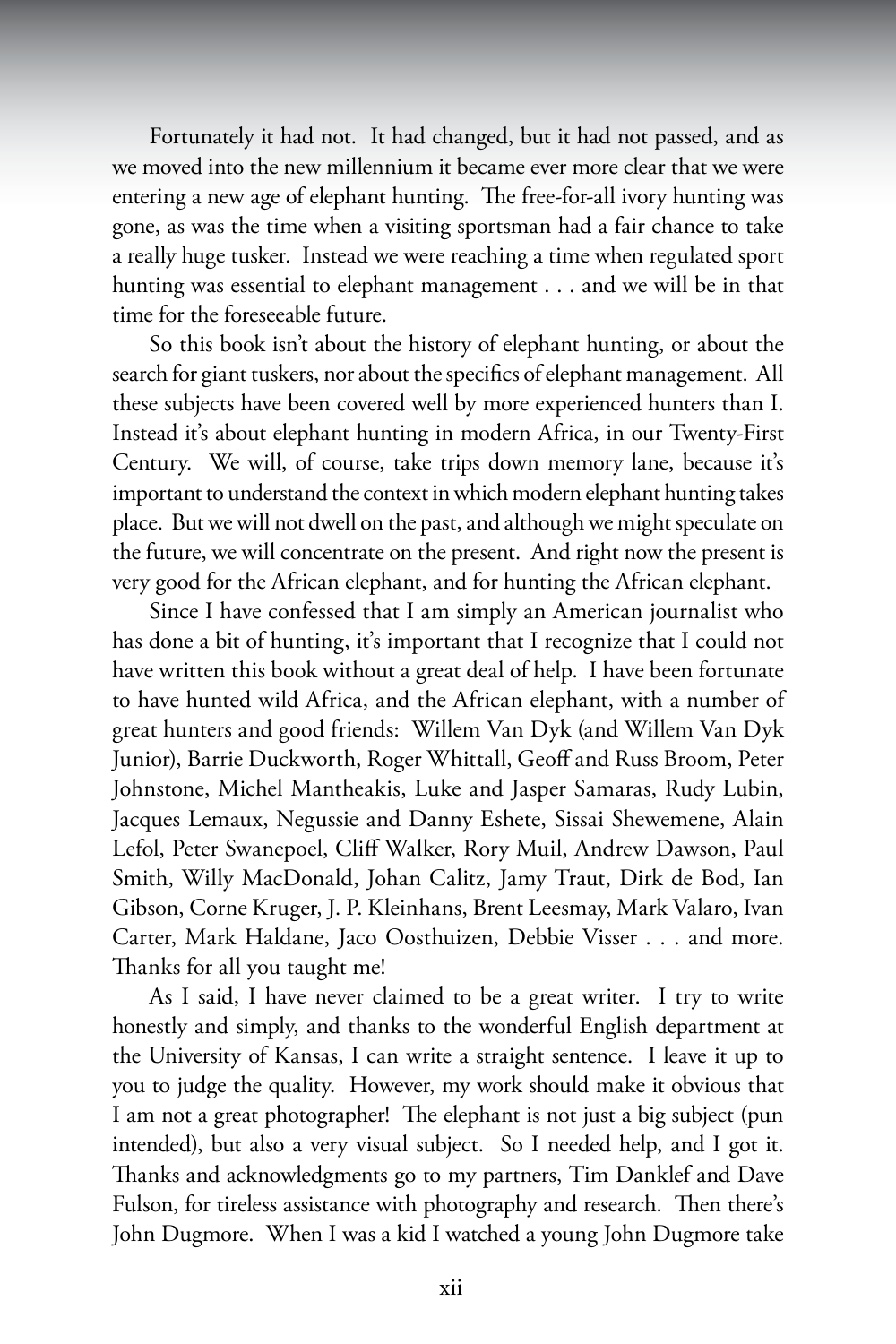actor John Saxon on a leopard hunt in Kenya on *The American Sportsman.*  Now retired in Maun, John provided invaluable assistance when Tim, Dave, and I did our Leopard book. It is a great honor for John to allow me to use some of his photos from the last days of the big tuskers.

And a most special thanks goes to some really talented photographers— Clyde Elgar, Mark Valaro, and Dirk de Bod—for making some of their fantastic images of elephant available for this book. Clyde is a Zimbabwean who loves his country's wildlife and spends every spare moment with his camera. Mark is also from Zimbabwe; Dirk is from Namibia. Both are extremely good professional hunters who I've been fortunate to share some great times with. How they find time to use their cameras is beyond me, but both use them very well. And, of course, a special thanks to Johan Calitz for his much-too-kind foreword.

With this kind of help, I hope my words are up to the task!

Craig Boddington Rungwa Game Reserve, Tanzania October 2010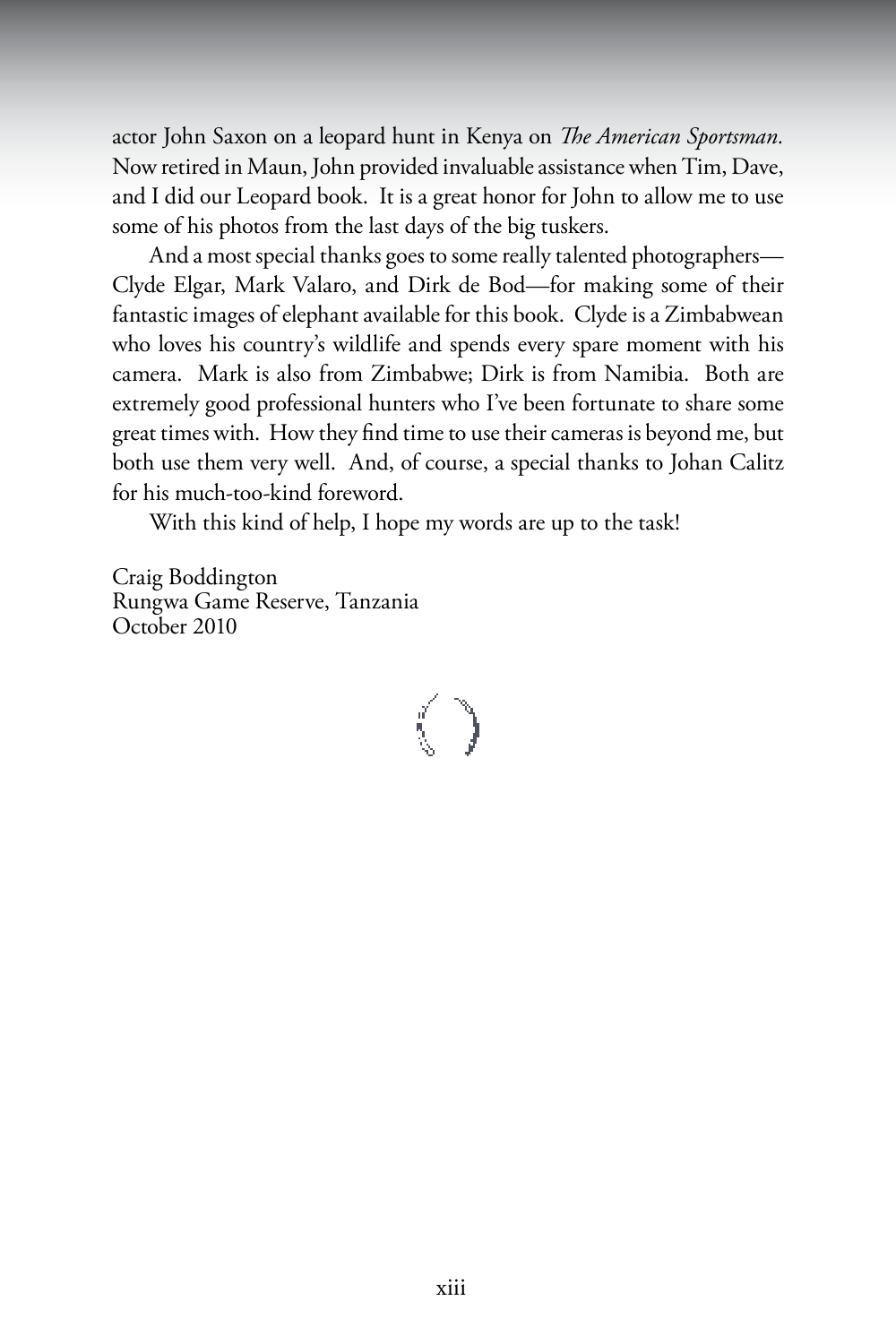

(Photo courtesy of Clyde Elgar)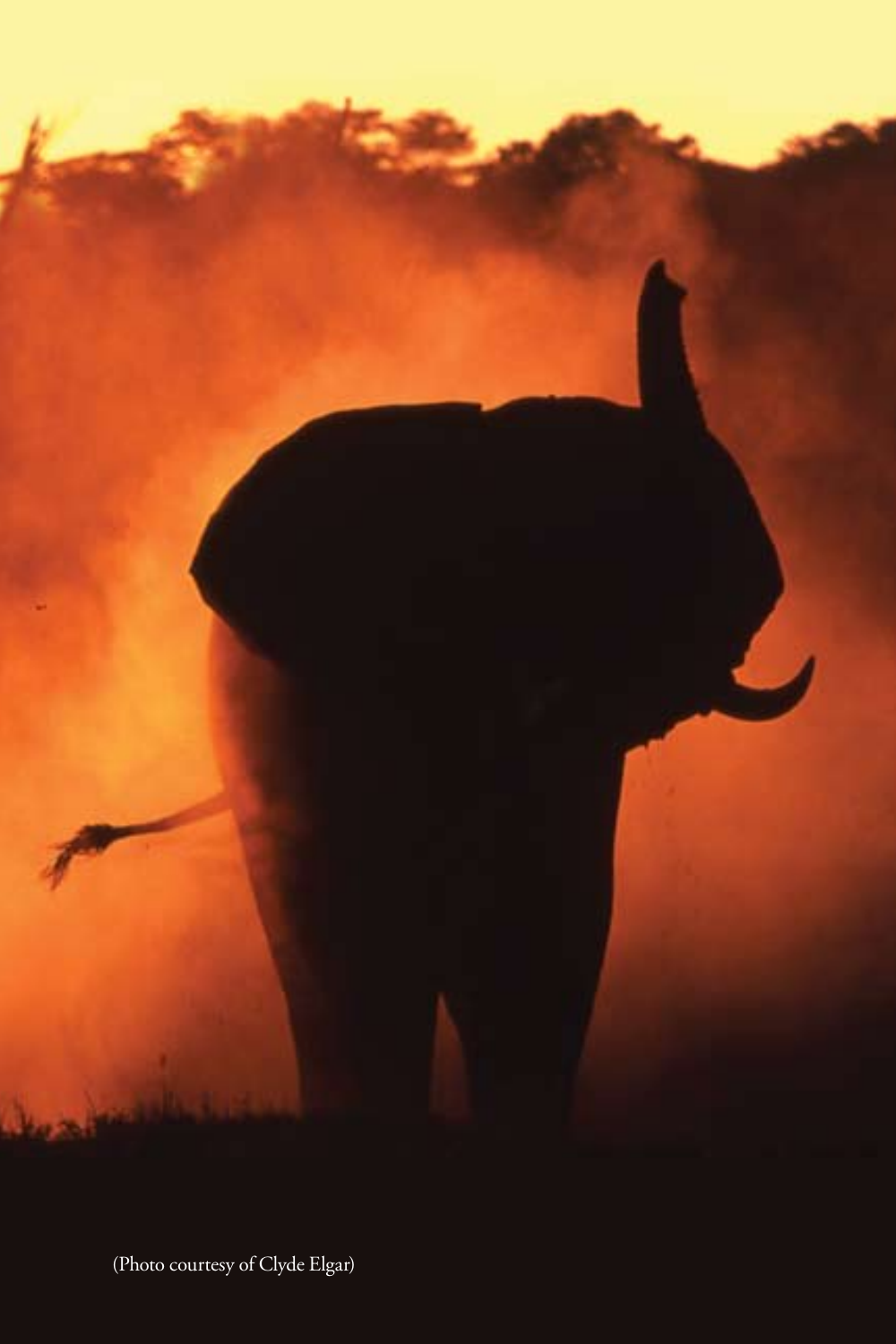

There was a time, not so long ago, when Africa was a limitless expanse<br>of wild country, teeming with wildlife. It is not known when Africa's<br>elephant population might have been at its peak, or exactly what that<br>high number of wild country, teeming with wildlife. It is not known when Africa's elephant population might have been at its peak, or exactly what that high number might have been—or when the peak might have occurred. It is certain that elephants once roamed Africa in the millions, and remained in the millions until after World War II. They still occur from east to west, from the Indian Ocean to the Atlantic. Requiring much water and forage, they never ranged into the depths of the Sahara. But in antiquity they were present across much of North Africa.

Though there was much trade in ivory from the wilderness to the south, elephants were extinct in Egypt by the time of pharaohs. Farther west, along the well-watered Mediterranean coast, they persisted for centuries—as they did to the east as well, along the Red Sea. Some taxonomists describe the North African elephant as a unique subspecies, *Loxodonta africana pharaoensis.* Whether distinct or not, these were smaller in body than southern elephants. It was this breed of elephants that the Carthaginians learned to tame—the same breed that Hannibal took across the Alps during the Second Punic War (218–201 B.C.). During the same period, the Ptolemaic dynasty of Egypt also trained and used African elephants as war elephants, some from North Africa and some from Ethiopia.

The North African elephant seems to have become extinct sometime after the fall of Carthage, maybe in the second century, probably from overhunting by the Roman legions for use in the Coliseum. Isolated populations may have persisted along the coasts of Eritrea and Sudan until the mid-nineteenth century, but the North African elephant has, regrettably, passed into history.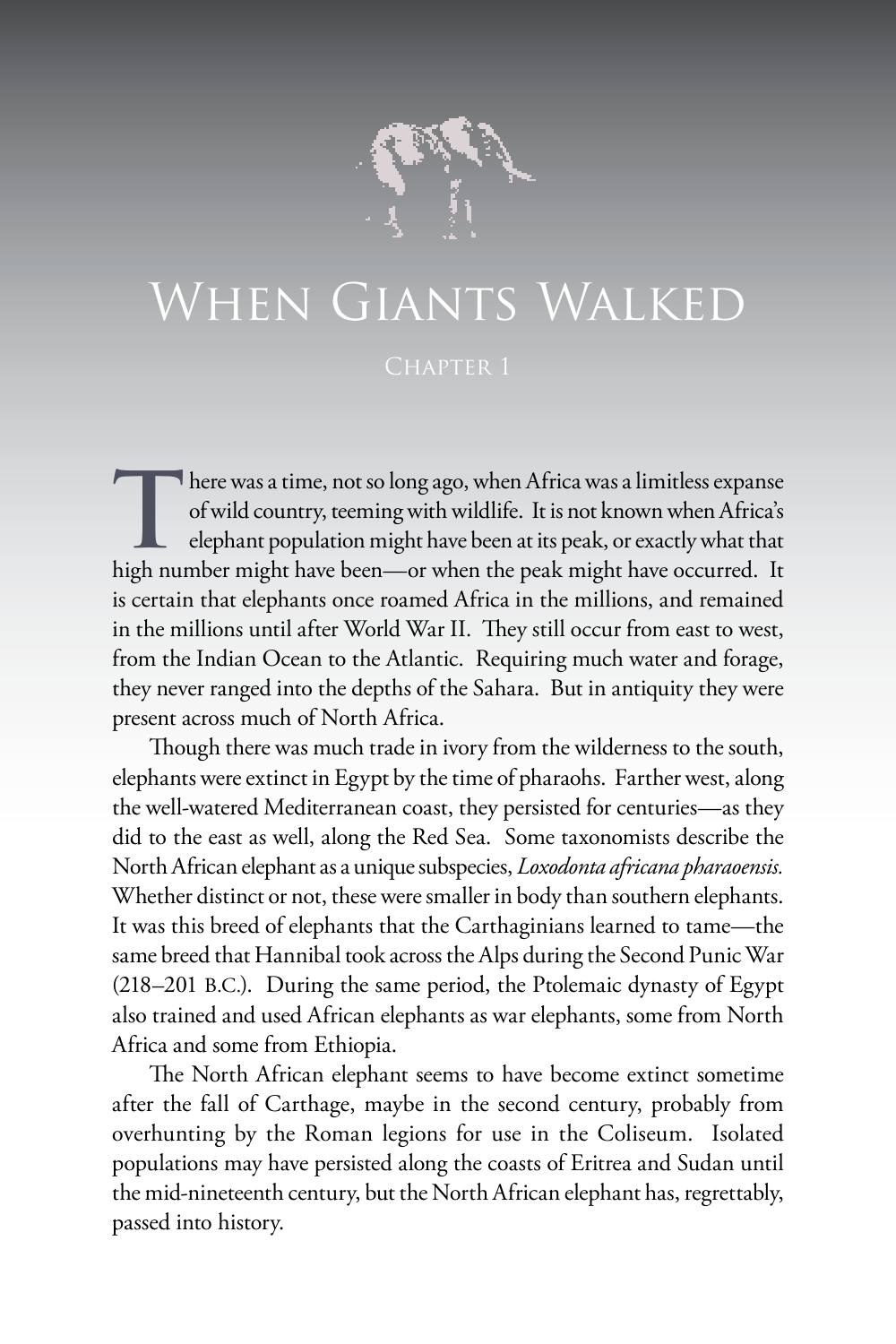

*This is Ahmed, the famed tusker of Marsabit in northern Kenya. Elephants of this size were never common, but there was a time not so long ago when there were millions of elephants in Africa. Out of those millions, quite a few lived to grow large ivory.* (Photo courtesy of John Dugmore)

This was not the first extinction of a race of elephants caused by man. The large-bodied Syrian elephant *(Elephas maximus asurus),* westernmost representative of the Asian elephant, was hunted to extinction by about 100 B.C. Regrettably, this would be just the beginning of man's ravages against the great pachyderms. The value of elephant ivory predates recorded history, with some of the oldest ivory carvings dating to 10,000 B.C.

Man has seemingly always coveted its soft luster, smooth texture, and incredible weight. The Chinese, Egyptians, Greeks, Romans, Arabs, and, later, the western world craved ivory, and Africa supplied it in unknown countless tons. From a purely historical perspective, against this insatiable demand it's amazing that Africa's elephants persisted in such great numbers for as long as they did. Unlike many other species, in the elephants' favor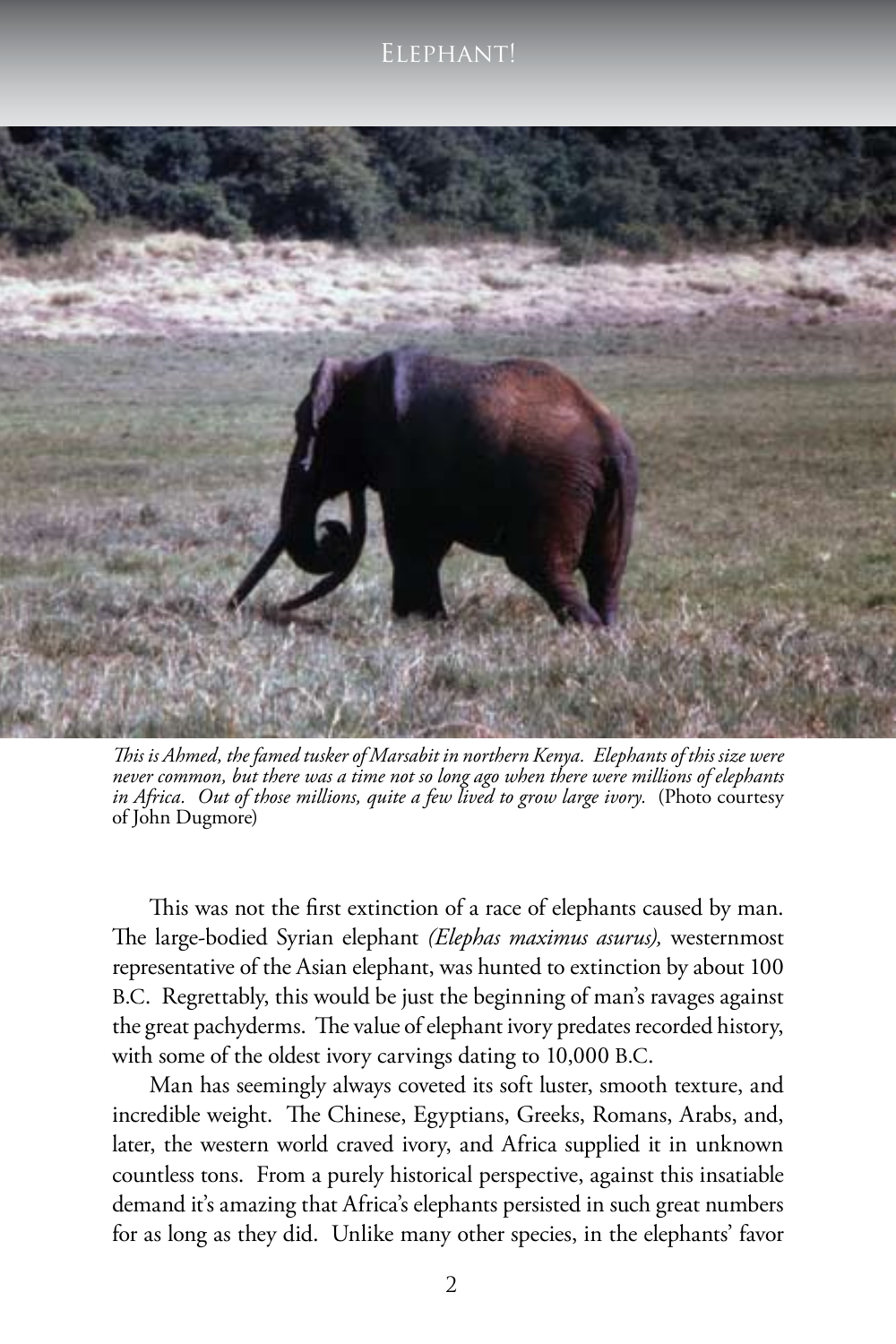was their ability to move deeper into the uncharted vastness of Africa's wilderness, behind the barriers of distance and disease. This as well as the simple fact that, until the nineteenth century puny man's ability to slay an elephant was limited, and in numbers, impossible. But slay them we did, with spears, poisoned arrows, and traps.

Even so, when Cornwallis Harris penetrated north from Cape Colony in 1836, an entire continent lay before him, and on this continent roamed elephants in the millions. Even then it was not as if there was an elephant behind every bush. Africa is huge. It was not then, nor is it now, all preferred habitat. The earliest European hunters trekked days and weeks by ox wagon, horse, and on foot to reach elephant country. In fact, those coming up from the south—Harris, Gordon Cumming, Selous—just touched the tip of the iceberg. It's a turn of fate for a later chapter, but in



Elephants in the Moonlight, *painted by Walter Dalrymple "Karamojo" Bell. Bell was among the few who made significant money hunting ivory—and lived to enjoy it. After retiring to Scotland, he wrote, painted, and stalked Scottish stags.*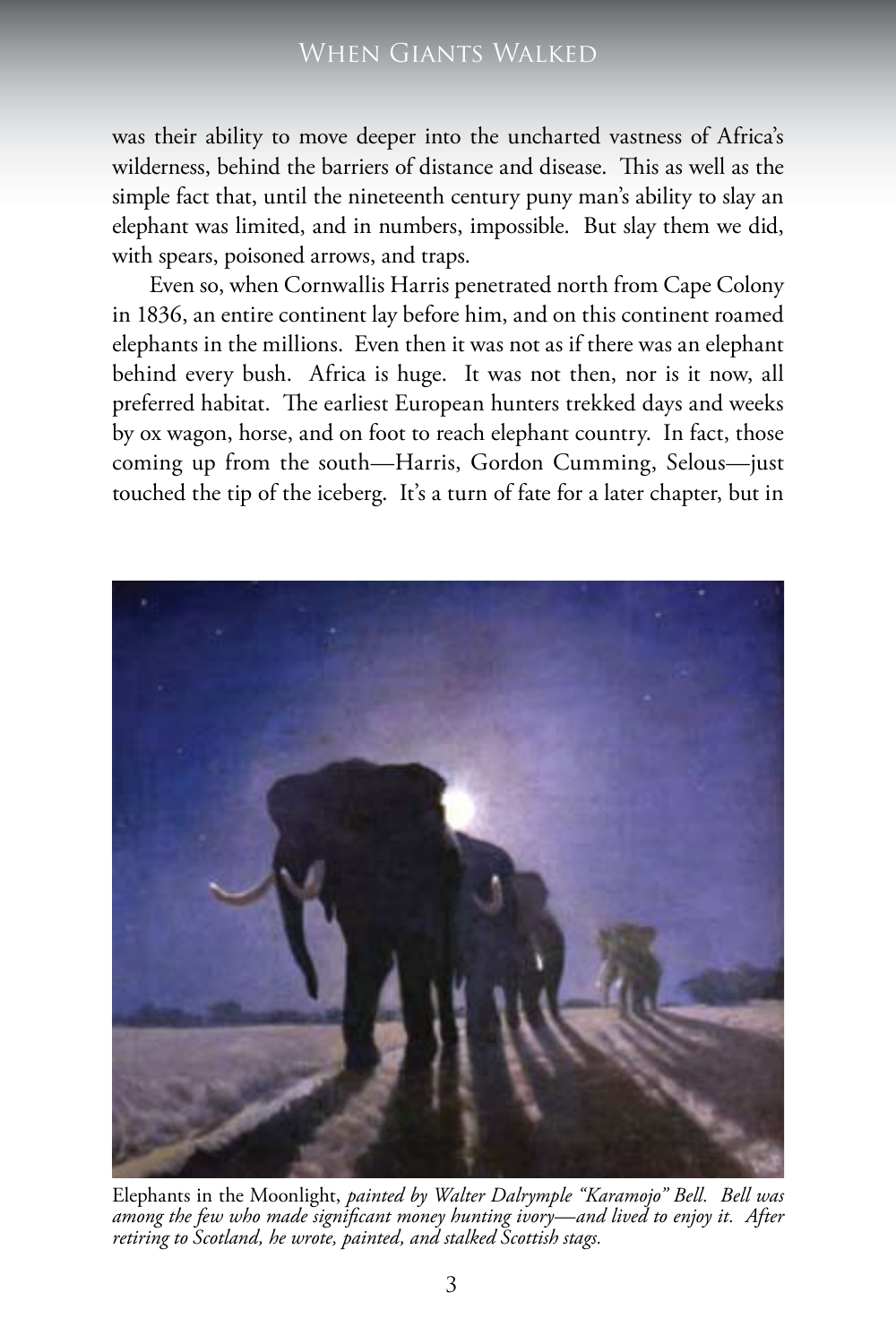what is now Zimbabwe and Botswana they found far fewer elephants than exist in these areas today.

In the nineteenth century the big numbers of elephants lay far to the north, across the wide bulge of equatorial Africa, east to west, to be plundered by the next generation of adventurers. Trade in ivory to Europe continued to escalate from the sixteenth century onward while elephant populations on the fringes, nearest the accessible coasts, almost certainly diminished in the same ratio. But in the manner of these intelligent giants, and with limitless Africa before them, it's likely that far more elephants moved deeper into the hinterlands than were killed. If you read some of the oldest accounts, and you should, you will quickly realize that elephant hunting in the days of muzzleloaders was a whole lot different from today!

These big-bore, hand-held cannons were inestimably more efficient than spears and arrows, but their soft, lead projectiles, first round balls and later conical bullets, provided little penetration; consequently, there was no opportunity for the great slaughter that would follow. If possible, the hunter would be mounted, and would ride in close and discharge his single shot, dash away to reload, and then ride in to shoot again—as



*John Alexander Hunter at the ivory market in Kenya, probably in the 1940s. The number of elephants taken by the ivory hunters is unknown, but almost certainly pales in comparison to those removed to make way for livestock and crops.*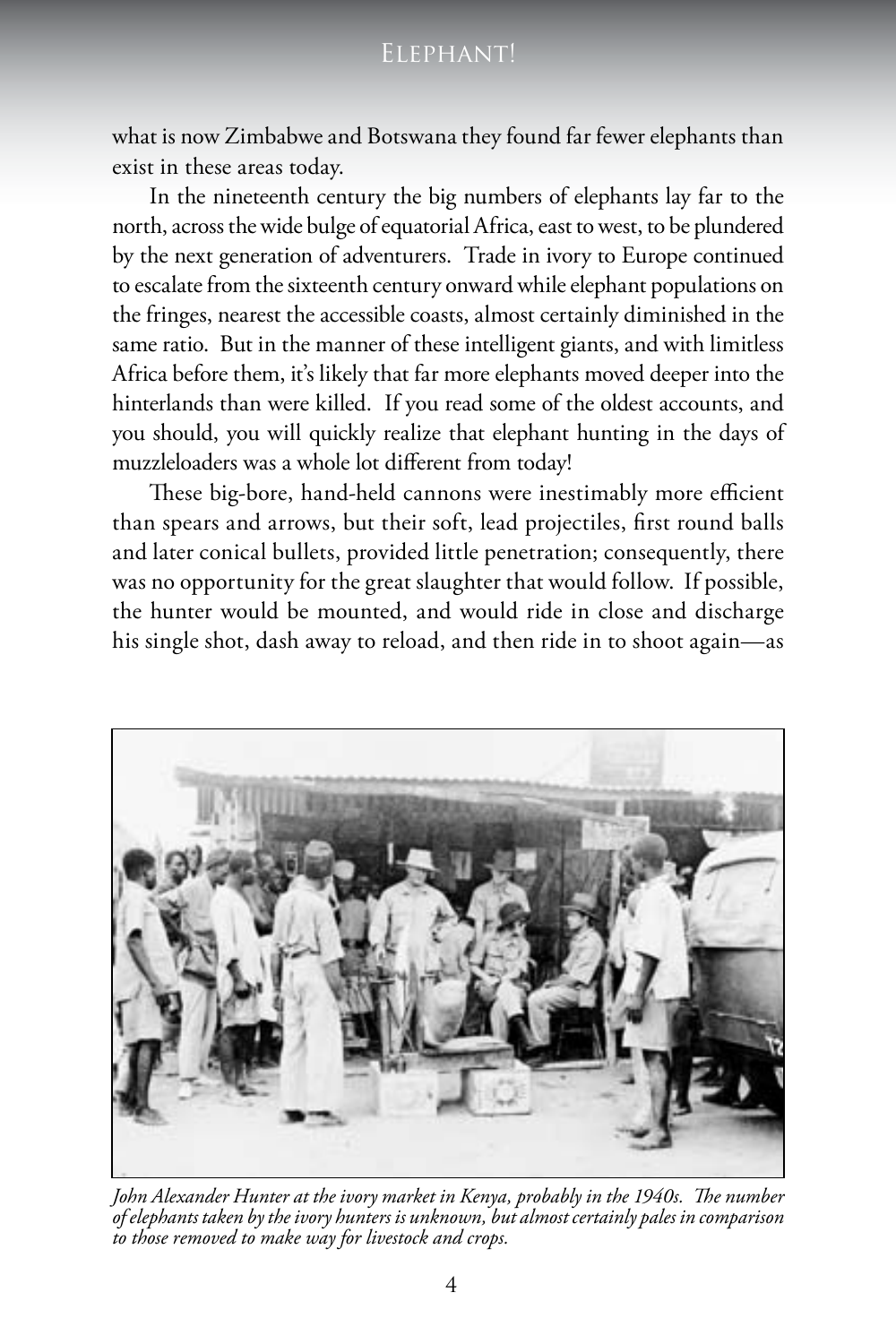

*A safari camp in Kenya receives a visitor. By 1940 elephants had long since vanished from North Africa, but it is estimated that between three and five million still roamed the continent. East Africa had an especially dense elephant population until the 1970s.* (Photo courtesy of John Dugmore)

many times as it took. It was not the clean, humane form of the sport that we revere today.

It was incredibly dangerous to both horses and man, and the old accounts are wonderfully exciting. Note, however, that this is yet another example of how, in response to man's pressure, animals have changed their habitat. I have seen many elephants in clearings and openings, but I have never seen an elephant in country so open that one could course them on horseback!

It is my opinion, not shared by all who try to assemble the patchwork of history, that relatively little serious damage was done to Africa's overall elephant population until two totally unrelated events coincided. The first event was the race of the European powers to acquire African colonies. Prior to the latter part of the nineteenth century, there were loose footholds around the periphery of the continent, but the interior was uncharted as well as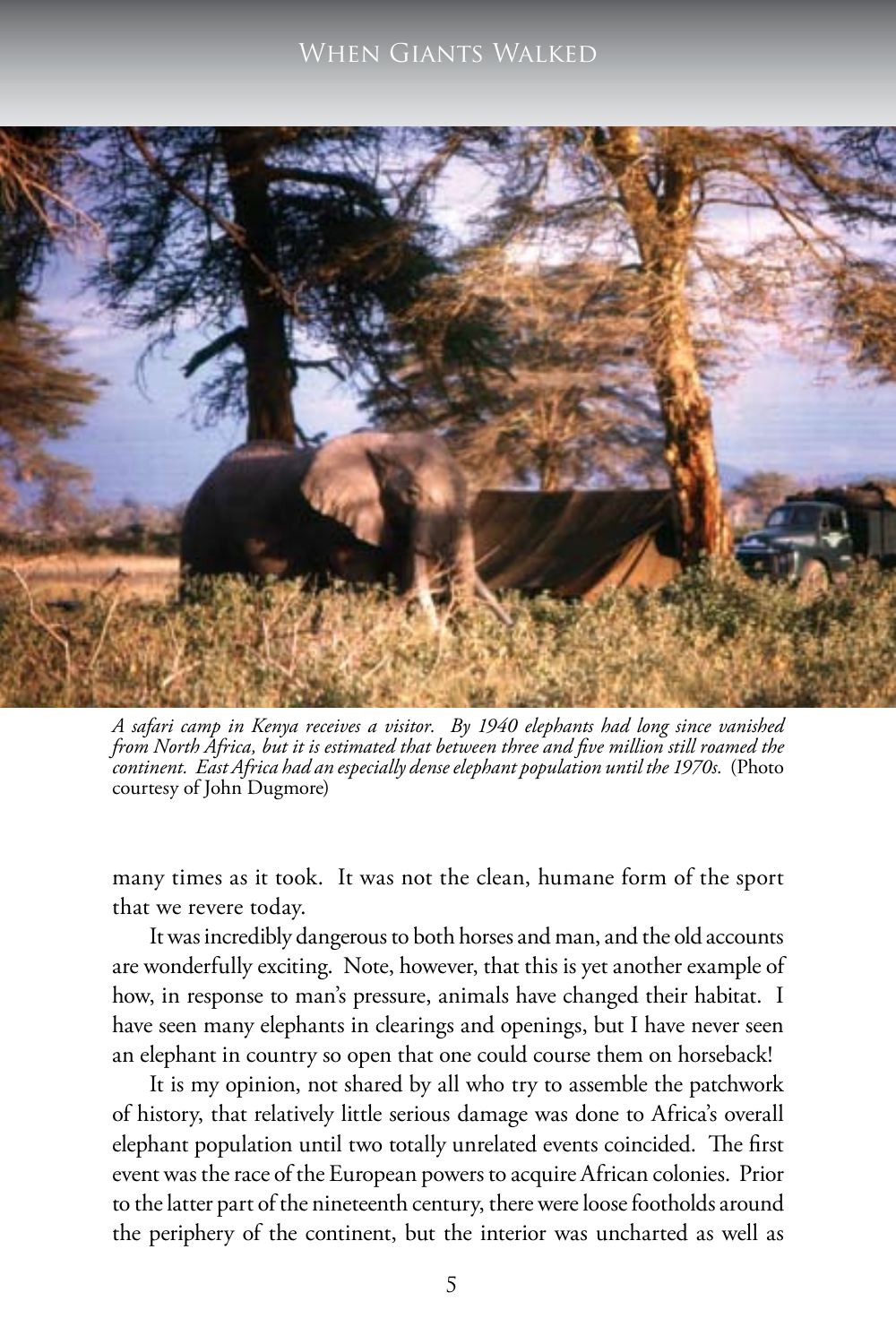

*J. A. Hunter and a female client with a fine Kenya tusker, circa 1935. Elephants of this size were never common and never a sure thing—but they were out there, and with just a bit of luck they could be found.*

untamed. Then came the African Land Rush, and by the end of the century Belgium, England, France, Germany, Portugal, and Spain had claimed most of Africa. Suddenly, instead of a small handful of explorers and adventurers, there was a flood of soldiers, settlers, and seekers of fortune.

This would be a two-edged sword, with access for the ivory trade just one blade. Wildlife was forcibly removed from vast areas to make room for livestock and agriculture. This was neither hunting nor poaching, but simple eradication, and this effort continued until well within living memory. Even today, Africa's burgeoning human population has led to the inescapable escalation in the conflict between humans and elephants, necessitating a system for problem animal control, known as "PAC." This control work is responsible for the deaths of many more elephants than all the sport-hunted permits issued continent-wide. Since the ivory ban, it is even probable that more elephants are lost to PAC than to poaching!

In years gone by, however, untold tens of thousands of elephants, buffaloes, and rhinos were killed to make room for cattle, crops, and settlement schemes and to create sterile buffer zones against the tsetse fly. This effort continued until quite recently. In 1979 I was one of the first hunters on Roger Whittall's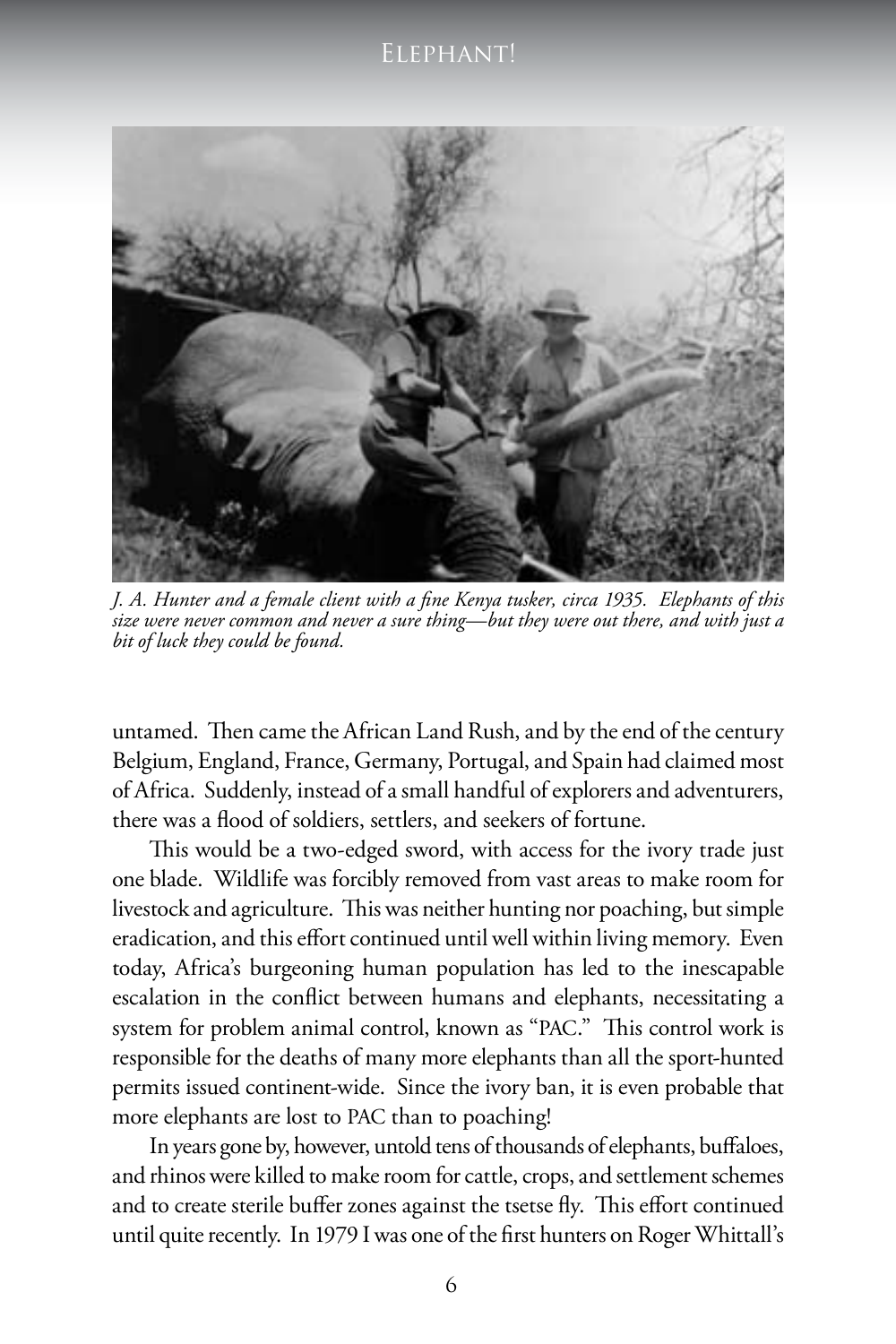Humani Ranch, now part of the Save Valley Conservancy. Only a couple of years earlier, which was before the bush war had started to wind down and commercial hunting seemed a viable project, the government had completed its effort to eradicate the buffalo and elephant to make room for cattle. It took another twenty years to return them to the area!

Colonization did bring some semblance of law and, in many cases, for the first time. Wildlife that wasn't "in the way" was given some form of protection, though often primarily so the governments could charge license fees. Later, when it became clear that Africa's wildlife heritage was vanishing, parks and game reserves were established. Colonization did slow down the free-for-all for ivory, though the most enterprising and adventurous of the ivory hunters would find ways around the rules.

The second and parallel event that heralded the demise of the African elephant was the development of the self-contained metallic cartridge. In the 1870s, the metallic cartridge gave hunters arms that could be reloaded rapidly, and large-caliber cartridges with hardened conical bullets gave them tools that made it practical to actually kill outright, more or less, the largest animals on earth. Just twenty years later, the higher velocity of smokeless powder, coupled with its own parallel development, the jacketed bullet, took



*Crossing Kenya's Tana River with big ivory. Kenya's Tana River was one of the great places for big tuskers, and remained so until elephant closed in 1973.* (Photo courtesy of John Dugmore)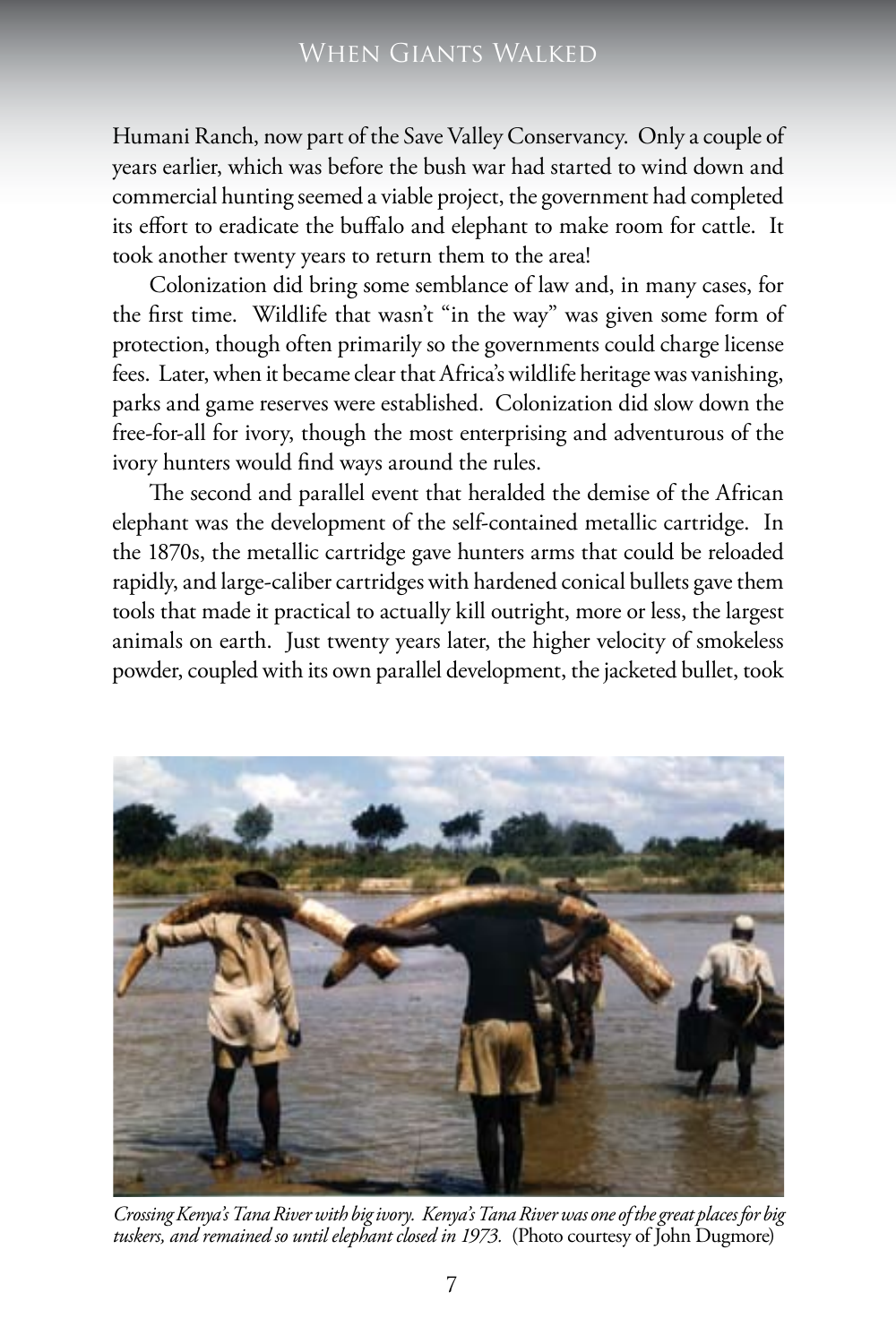#### Elephant!

the "more or less" out of the equation. With Africa opening up and the tools refined, the killing escalated. Frederick Selous, who led Cecil Rhodes's Pioneer Column into Rhodesia in 1890, was more famous as an explorer and naturalist than as an elephant hunter, but as a young man he had hunted ivory and was among the few who made the transitions from muzzleloader to breechloader and then to the high-velocity bolt action. Shortly before World War I, he said of Holland & Holland's new .375: "Had I had one of these in my youth, I should have killed thrice as many." The new rifles, cartridges, and bullets changed the game.

Still and all, it wasn't that easy. Aside from the inherent danger of hunting elephants, there were colonial patrols and occasionally hostile natives to deal with—and the ever-present threat of tropical disease. Those who actually pursued the ivory trail were few in number. Many of those who survived left written records of their exploits. In my view some of the best African reading to this day was left by Walter Dalrymple Maitland "Karamojo"



*A very young Harry Selby and a happy Robert Ruark at the Mount Kenya Safari Club with Ruark's first hundred-pounder, taken on his second safari in 1953.*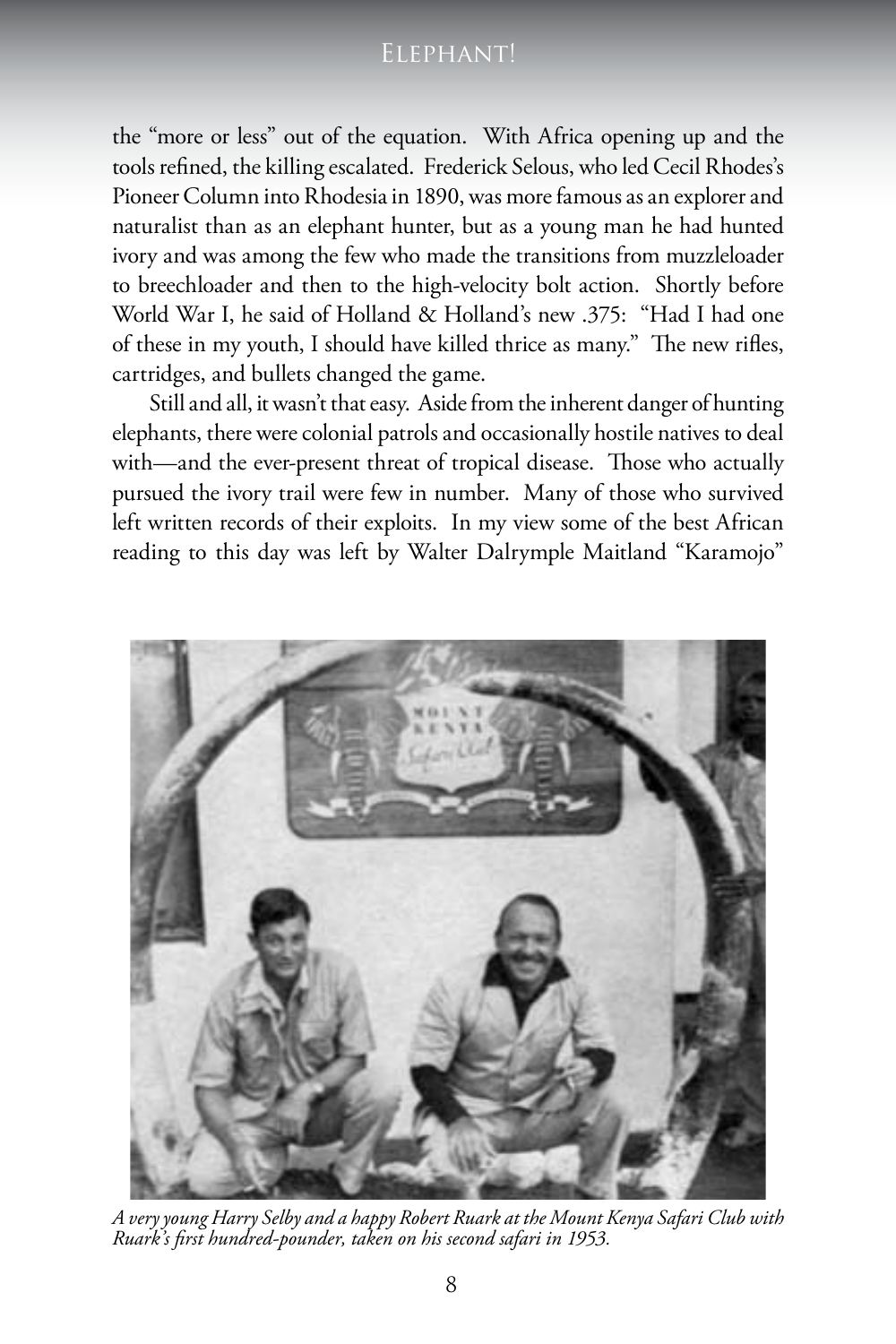

*Eric Rundgren with a fine Kenya elephant. Rundgren was one of relatively few professional hunters who truly specialized in big ivory. A tough guy, he was considered one of the best.*  (Photo courtesy of John Dugmore)

Bell. He is, perhaps, best known as an outspoken advocate of the small bore, and we will discuss this in greater detail much later. Bell later became a talented artist and very fine writer during his retirement in Scotland. Bell was among very few who actually made real money from ivory hunting and lived to enjoy it!

Another great hero of mine is Capt. Jimmy Sutherland, who also left behind a wonderful book in his *Adventures of an Elephant Hunter,* published in 1912, before the midpoint of his long career. Sutherland was unique in that he hunted elephants almost continuously from 1899 to 1932, from southern Africa to Sudan, only taking a break to serve as an intelligence officer in World War I. Bell is credited with killing over 1,000 elephants and Sutherland 1,200. Regrettably, unlike Bell, Sutherland apparently didn't know to quit while he was ahead. He was poisoned by members of the Azande tribe in Sudan in 1932, and died just before his sixtieth birthday.

Then there was John Alexander Hunter. "J. A." Hunter, as he was known, served variously as an ivory hunter, professional hunter, and game control officer. Credited with shooting about 1,400 elephants, Hunter continues to serve us by being one of the very best storytellers to ever write about Africa. I was perhaps in the fifth grade when I discovered his bestselling autobiography,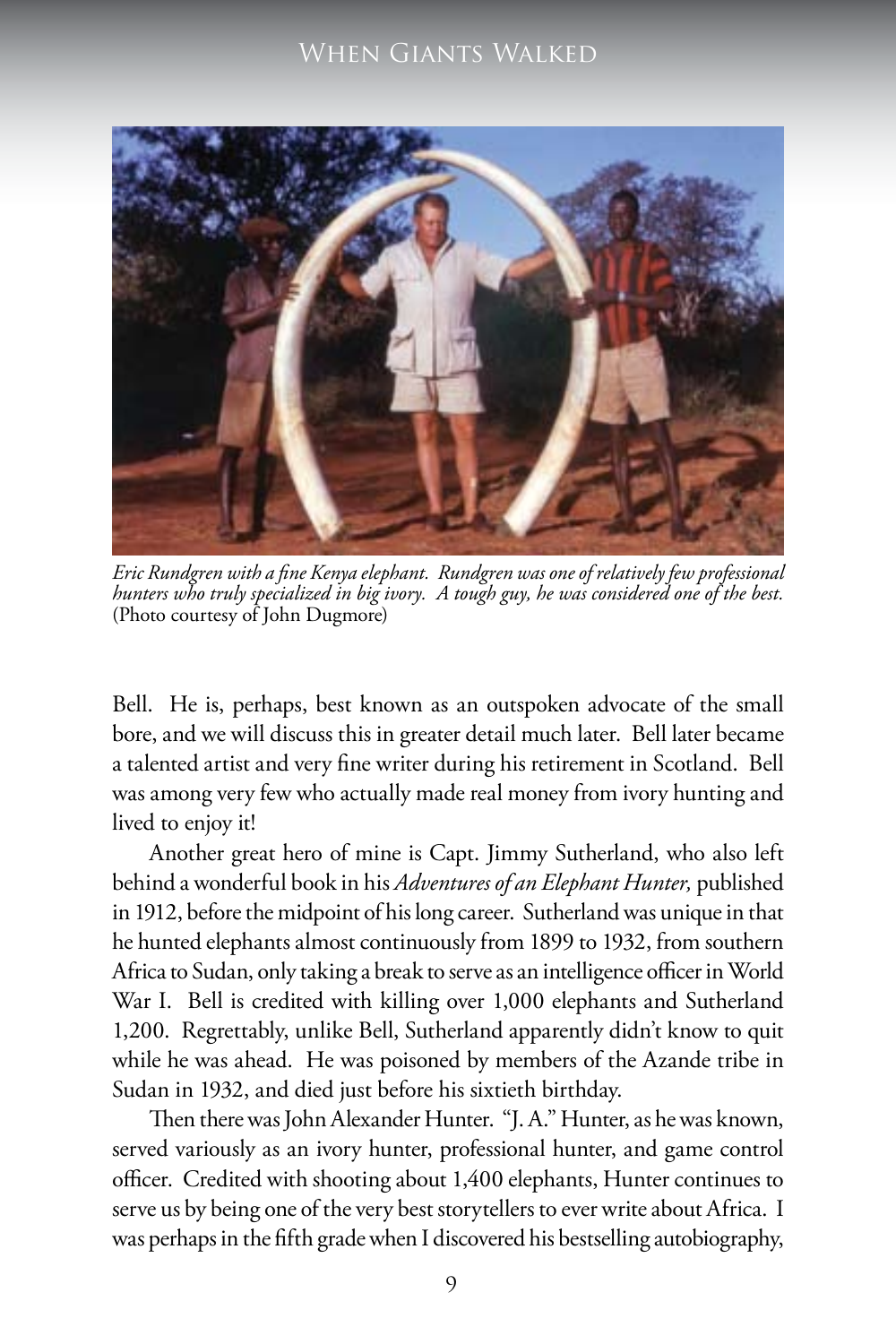#### Elephant!



*On this remarkable Kenya safari with John Dugmore, Joe Iverson and his wife took two elephants, 134 pounds and 123 pounds. This was in the late 1960s—but there was never a time when success like this was common.*

*Hunter,* in our school library. I have never been the same. Hunter lived well and died peacefully in retirement in Makindu, Kenya, in 1963.

We are fortunate today that, in the absence of Internet and television, it was fashionable (though not always profitable) in those days to write about one's exploits. There are literally dozens of books by early elephant hunters. Some had more experience than others, and some were better writers than others, but all the old books are fascinating reads that kindle excitement about Africa and hunting its greatest game.

Shot placement hasn't changed. Nor, provided you follow the J. A. Hunter school rather than the Karamojo Bell school, has choice of rifles and cartridges changed much. Elephant hunting, however, has changed very much, and while the superior knowledge of the old-timers should be taken to heart, it must also be taken with a healthy dose of salt. The elephant hunting they experienced will never happen again.

It is not my purpose here to chronicle the history of ivory hunting and elephant hunters. This has been done well by better hands with more experience, older hunters who had the chance to actually know some of the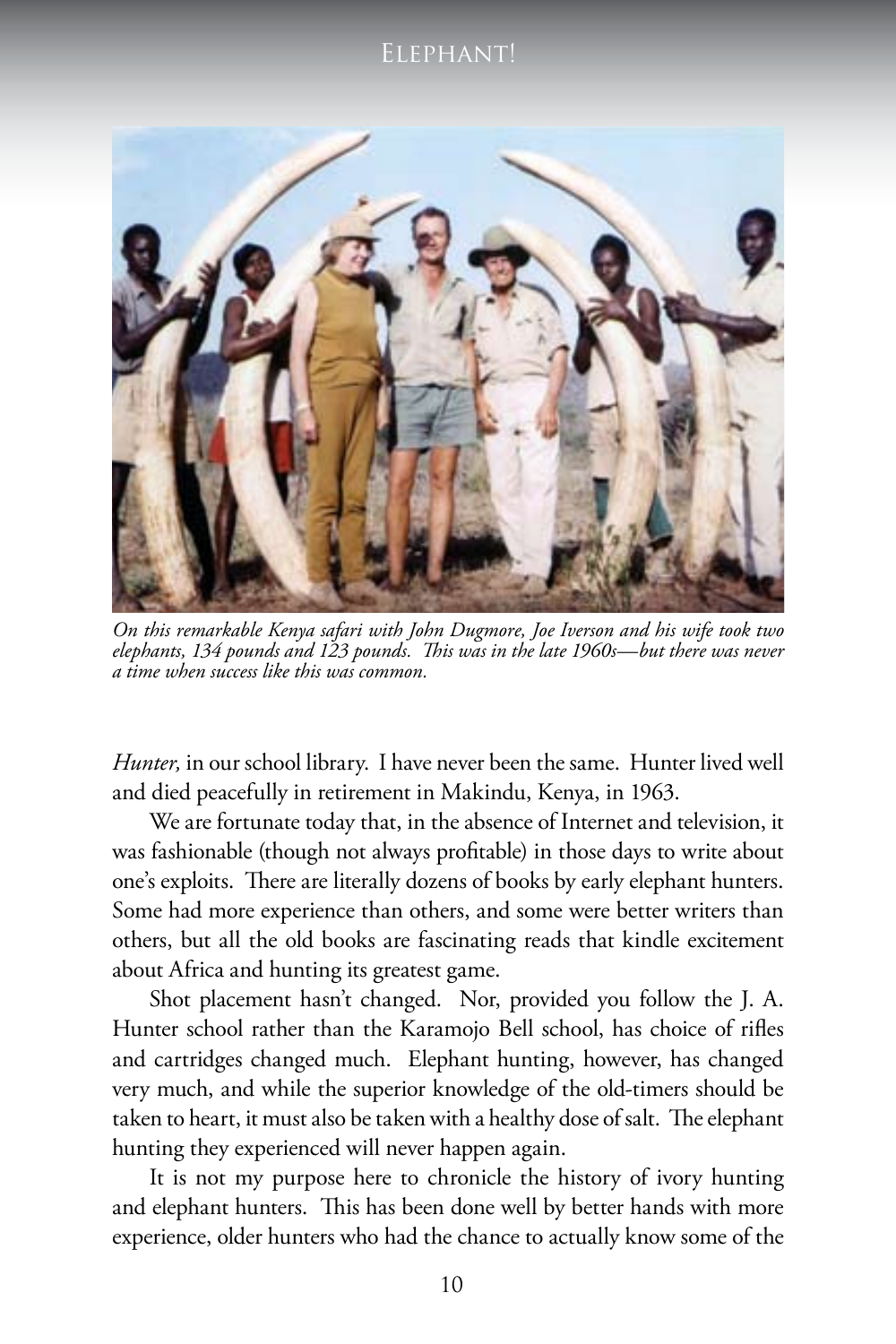greats. Among the rich body of Africana, one will find several volumes that truly chronicle the ivory trail. Tony Sanchez, with more varied experience with elephants than most hunters still alive, has done several great books on the old elephant hunters. Brian Herne's *White Hunters* is a classic, though it's more about professional hunters than ivory hunters. J. A. Hunter wrote as much about his contemporaries and the hunters who preceded him as about himself, and his writing is always wonderful.

But in researching old material, it's important to be aware that our available records are incomplete. There is a gap, and while there is nothing easily done about it, it is a problem. As English-speaking people, we follow our own language. So we know about Bell and Sutherland and Hunter and so many more. And remember, too, that in the glory days of the British Empire, and the time of British colonies, those writing in English were very likely to be Anglophiliac.What we don't know unless we speak other languages is the history of elephant hunting outside those English-speaking colonies.



*In the good old days a safari was a major expedition—but usually not on a scale quite like this. This caravan is the mobile safari created for the filming of* Hatari *starring John Wayne.*  (Photo courtesy of John Dugmore)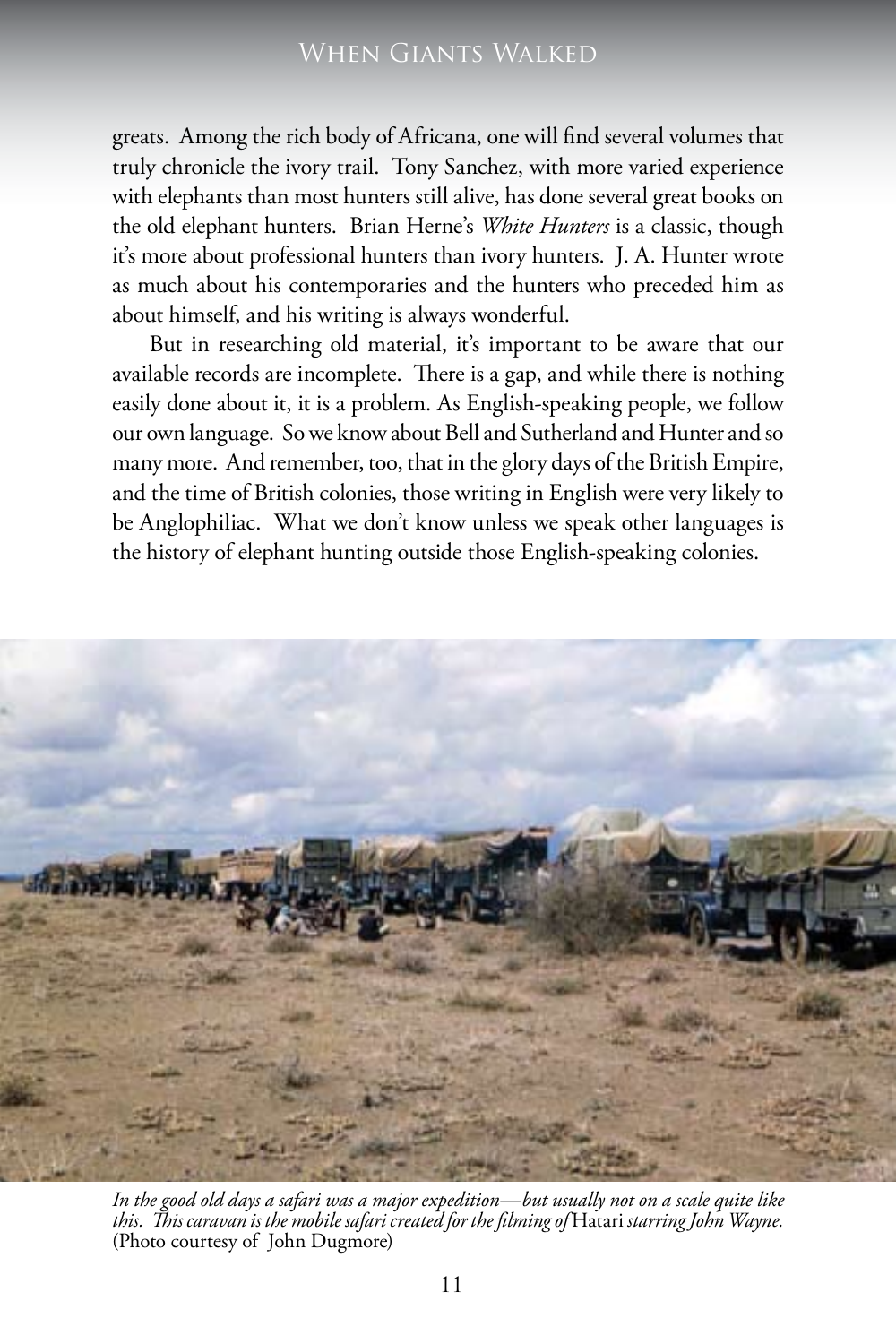

*Walter Bell, the most famous of all the early elephant hunters. This photo was taken after WW II on Bell's beloved estate, Corriemoillie, in Scotland.*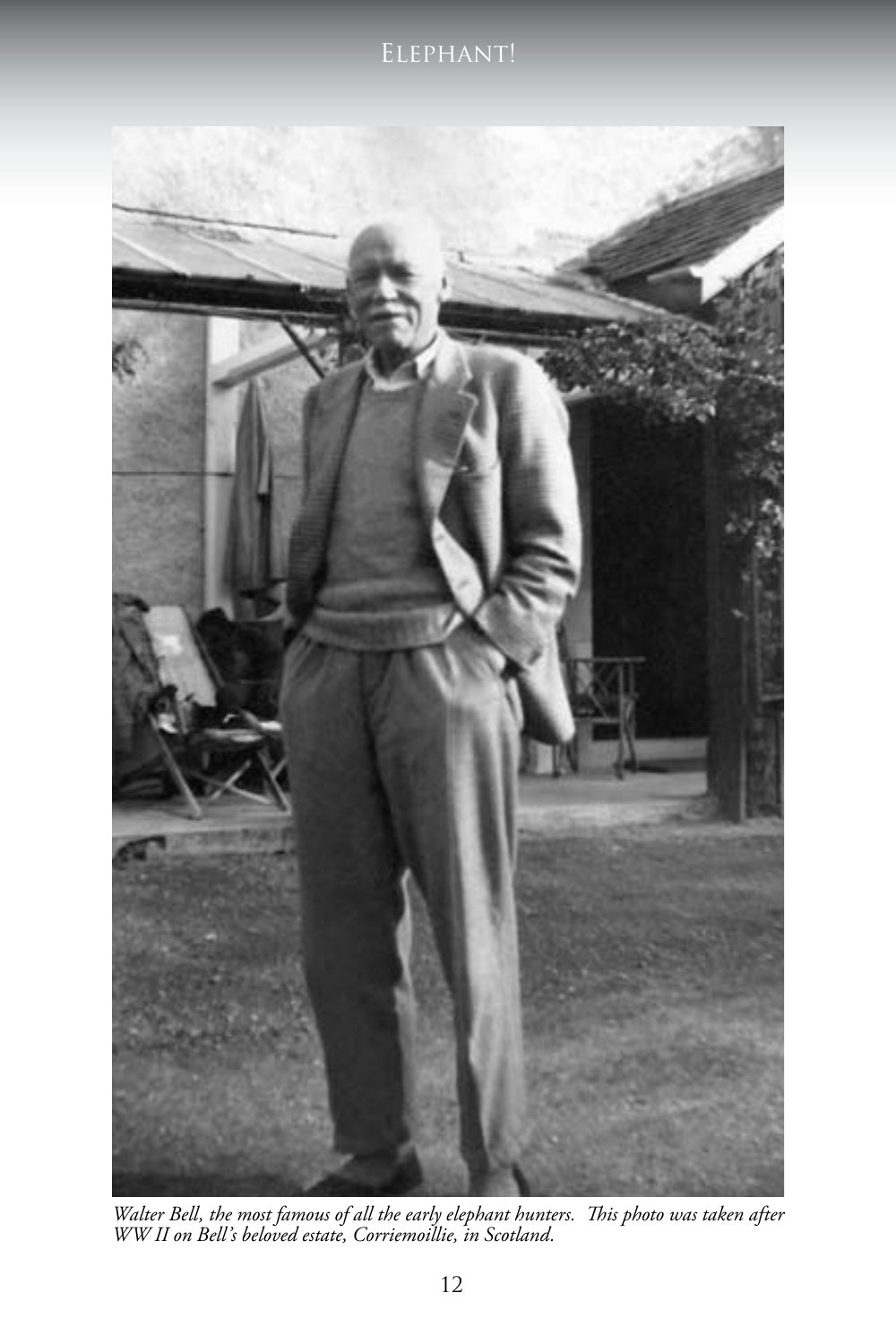We know there was great elephant hunting in the French and Belgian colonies of Central and West Africa—and for that matter, in Portuguese Africa and in Spain's West African colonies, where Tony Sanchez started his career. As we shall discuss later, the great elephant hunting in the French sphere of influence lasted until very late in the game, but I as an American, English-speaking hunter can tell you very little about the great elephant hunters from France, Germany, Belgium, Spain, and Portugal. I can quote you song and verse on Bell and his colleagues, but I know little about hunting in so many other nations. All these great nations had their colonies and their great hunters, and the truth is we in the English-speaking world know very little about them.

There are exceptions. We know of some of the great Portuguese hunters because some of their books have been translated, and many Americans have hunted in Mozambique and Angola, thus passing on stories about these men. *Winds of Havoc,* ably written by Fiona Capstick in English, is the biography of Adelino Pires. Tony Sanchez, a Spaniard who started hunting in Spanish Guinea in 1952 (the year of my birth), is an exception in that, though he often writes in Spanish, he has focused many of his books on the large American market. We know about Baron Bror von Blixen, a Swede, from many English-language writers. Blixen is famous as one of the great early professional hunters (and a specialist on big elephants) but perhaps even more famous as the husband of writer Karen Blixen. He, too, wrote a book, *African Hunter,* which was translated from Swedish in 1938. Eric Rundgren, also of Swedish extraction, left no book of his own (for which we are the poorer), but he left a legend as a hard case as well as hard hunter, and we shall hear more about him as we progress. But all these hunters plied their trade in the British sphere, or among English-speaking hunters. It is simply a statement of fact that much great hunting was being conducted throughout the rest of the continent, yet we know very little about it. I wish I knew more.

In the fifties and sixties, with large-scale culling operations ongoing, there were some number of hunters who took elephants into the thousands, and a handful into the tens of thousands. This was eradication, of necessity targeting entire herds—bulls, cows, and calves. It was not sport hunting, nor was it ivory hunting. I have a few friends who were involved in this, and some were very good at it, but in time most grew sick of it, and couldn't do it anymore. The ivory hunters who actually took a thousand bull elephants for their teeth were very few in number. Again, mine is not a view held by all. It is my firm opinion that given the vastness of the African continent,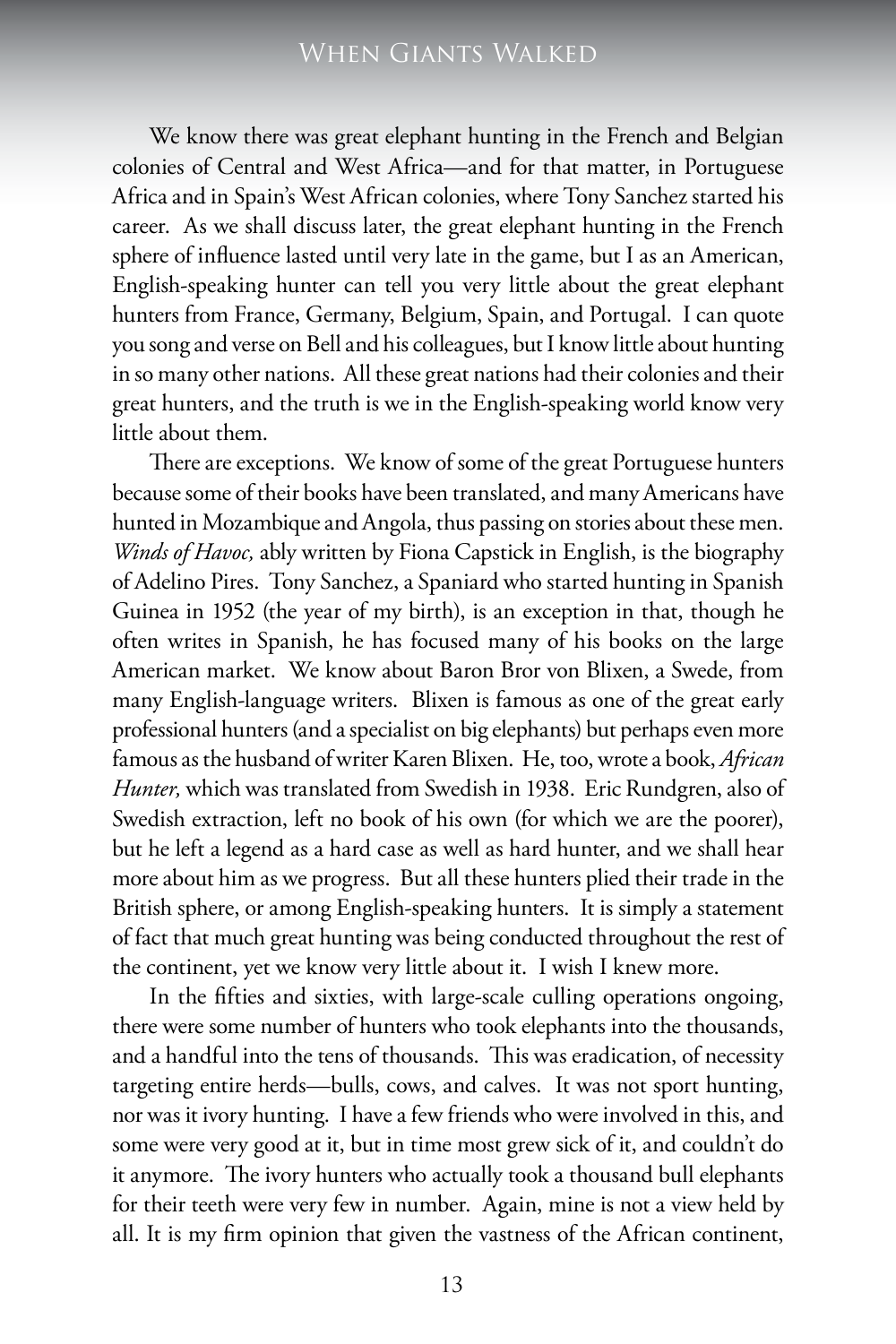#### Elephant!

even in the era of smokeless powder and repeating rifles, professional ivory hunters had little impact on the overall numbers of elephants or their genetic propensity to grow ivory.

There were undoubtedly exceptions, and one of them certainly could be found in the Lado Enclave, circa 1909. The Lado Enclave, in what is now Uganda, lay north of Lake Albert and west of the Nile, continuing on to the Sudan border. The Lado Enclave included about 10,000 square miles of fantastic elephant country, which King Leopold II of Belgium held as a private lease. This was apparently well known, for the area had long been a favorite among serious ivory hunters willing to risk being shot by Belgian patrols.

When Leopold died in December 1909, the Belgians pulled out very quickly, leaving a lawless area full of elephants. It quickly became populated by elephant hunters. It was possibly the only "ivory rush" seen in Africa, with experienced hands, neophytes, and "wannabes" converging. Professionals like Bell were already in the area and cashed in. Others died of fever, the diligent Belgians shot a few, and one, according to J. A. Hunter, was eaten by the natives. But in this once-rich area, the elephants were well and truly hammered.

During this period, Theodore Roosevelt passed through this area while on his epic 1909–1910 safari. Roosevelt insisted on a dinner with an available group of the Lado ivory hunters and offered a toast to "the ivory poachers of the Lado Enclave." Several of the hunters protested, for they were breaking no British law, and with Leopold II deceased, Belgian control was shakier by the day. With good nature, President Roosevelt reworded the toast, offering it "To the company of gentlemen adventurers—for such you would be called in Elizabethan times."

Even in those days, and we will talk about this more, an elephant bull with 100-pound tusks was a rare animal (though much more common than today). Obviously, there is no history that details the size of ivory on individual African elephants for the last 10,000 years, but the largest elephant we know about was taken on the slopes of Kilimanjaro by the slave of an Arab trader in 1886. These tusks weighed 226 and 214 pounds and are still in the British Museum. For the longest time they were not on display, and you used to have to beg a curator to see them, and if he took pity on you, you were allowed to view them in the dusty basement. Recently, the tusks have been brought out of storage and are now, once again, available to the regular visitor. This is the only elephant we know about to grow tusks exceeding 200 pounds.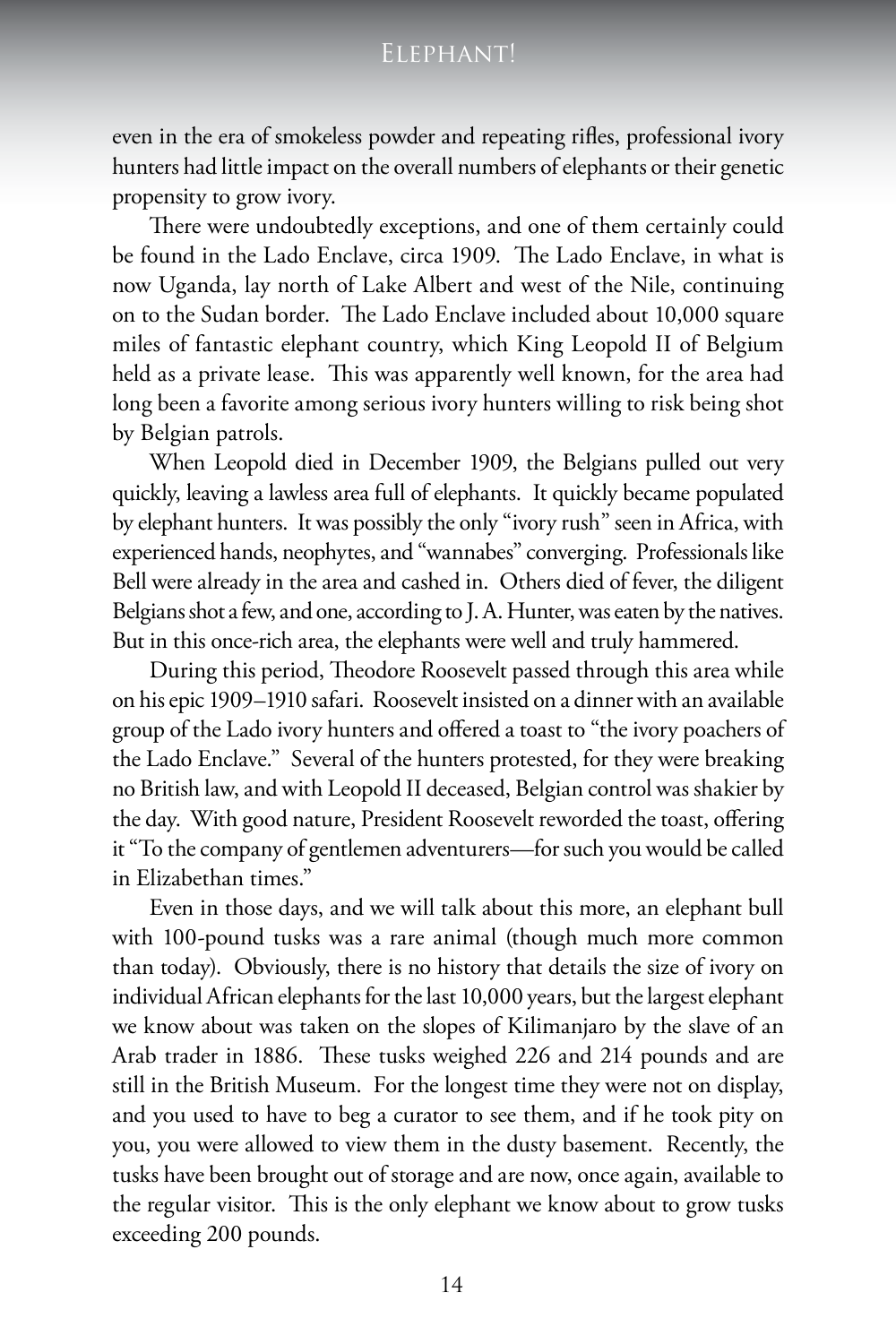Somewhere along the line someone established an elephant of 100 pounds per side as the Holy Grail of elephant hunting. In today's world this, too, will require further discussion. But there is no question that an elephant carrying a hundred pounds of ivory in one tusk, whether on two sides or one, is a magnificent and rare trophy. And a rare animal. Rowland Ward, the first record-keeping organization, ranks elephants by the weight of the heaviest tusk. More sensibly, at least to me, Safari Club International uses the combined weight of both tusks. But for historical records, Rowland Ward is the reference, having published their *Records of Big Game* since 1892.

#### **Elephants with 120-Plus-Pound Tusks, Rowland Ward**

(As recorded in *Rowland Ward's Records of Big Game* 27<sup>th</sup> edition, the table includes any elephant with one tusk of 120 pounds or more. The following data list the largest recorded tusk.)

| Country                                   | <b>Number</b>  | earliest<br>date | last<br>date | largest<br>tusk | smallest<br>tusk |
|-------------------------------------------|----------------|------------------|--------------|-----------------|------------------|
| Cameroon                                  | 1              | 1961             | 1961         | 132             | 132              |
| C.A.R.                                    | 11             | 1959             | 1982         | 154             | 120              |
|                                           |                | 1902             | 1902         | 138             | 128              |
| East-Central Africa 2<br>East Africa<br>2 |                | 1898             | 1958         | 133             | 129              |
|                                           | 1              | 1986             |              | 145             | 145              |
| Ethiopia                                  |                |                  | 1986         |                 |                  |
| Ivory Coast                               | 1              | 1906             | 1906         | 128             | 128              |
| Kenya                                     | 46             | 1898             | 1973         | 172             | 120              |
| Mozambique                                | 2              | 1936             | 1953         | 185             | 122              |
| R.S.A.                                    | 9              | 1982             | 1988         | 157             | 122              |
| Sierra Leone                              | $\overline{2}$ | 1909             | 1927         | 138             | 125              |
| Somalia                                   | $\mathbf{1}$   | 1965             | 1965         | 146             | 146              |
| Sudan                                     | 10             | 1902             | 1979         | 161             | 126              |
| Tanzania                                  | 19             | 1898             | 1976         | 226             | 120              |
| Togo                                      | $\overline{2}$ | 1902             | 1921         | 138             | 138              |
| Uganda                                    | 6              | 1902             | 1969         | 179             | 121              |
| Unknown                                   | 12             | 1891             | 1961         | 184             | 140              |
| Zaire                                     | 3              | 1944             | 1978         | 198             | 149              |
| Zimbabwe                                  | $\mathfrak{D}$ | 1967             | 1984         | 143             | 132              |

Let's take a step up, and look at super elephants. Rowland Ward lists just 24 elephants with the heaviest tusk weighing over 150 pounds, just two dozen in the known history of African hunting. Take a step down, and there are just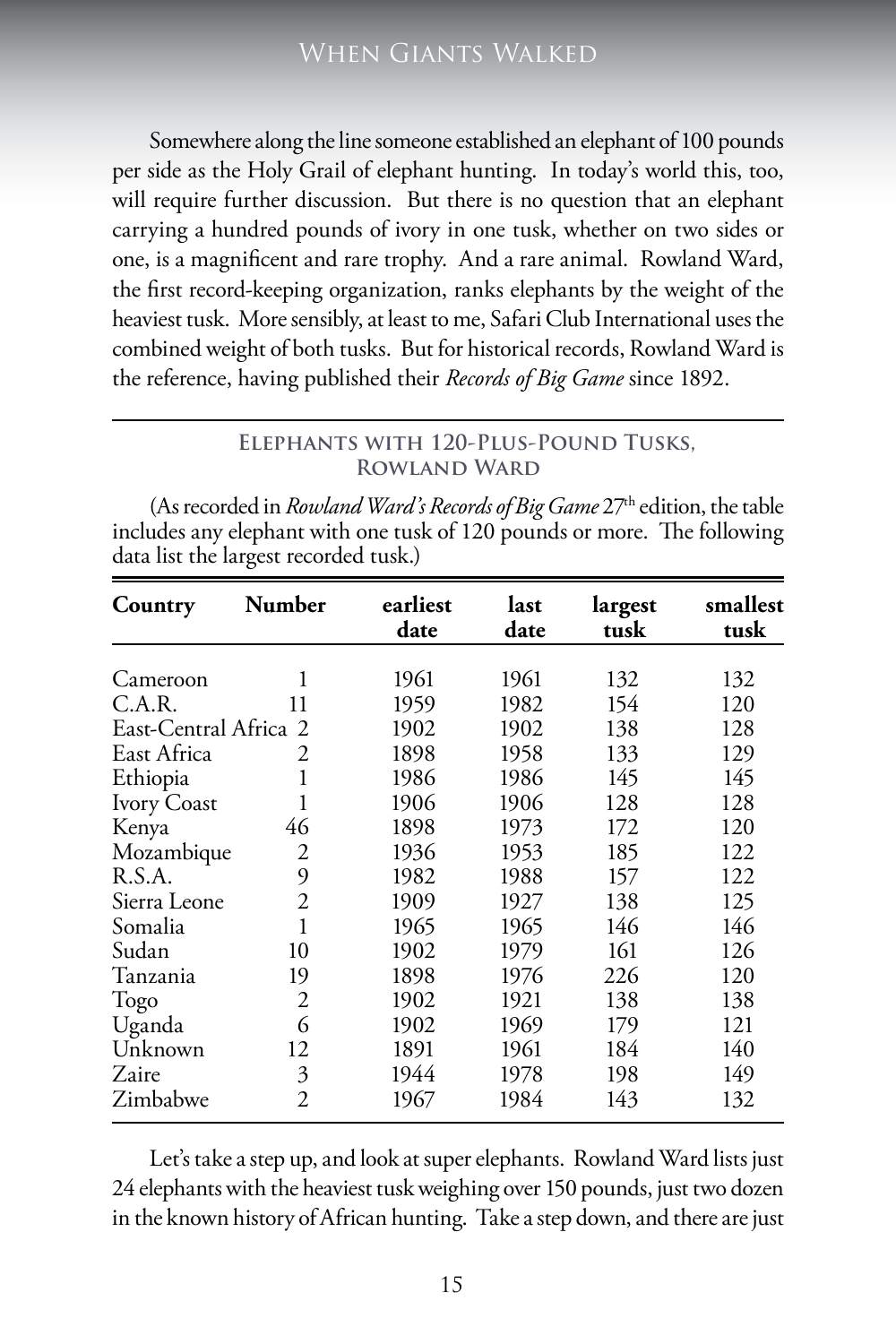#### **Elephants with 120-Plus-Pound Tusks, SCI**

(As recorded in *Safari Club International Record Book of Trophy Animals,*  12<sup>th</sup> edition, the table includes any elephant with one tusk of 120 pounds or more. The following data list the combined weight of both tusks.)

| Country  | <b>Number</b> | earliest<br>date | last<br>date | largest<br>weight<br>2 tusks | smallest<br>weight<br>2 tusks |
|----------|---------------|------------------|--------------|------------------------------|-------------------------------|
| C.A.R.   | 6             | 1970             | 1978         | 302                          | 237                           |
| Ethiopia | 4             | 1986             | 1989         | 288                          | 244                           |
| Kenya    | 4             | 1957             | 1969         | 241                          | 122                           |
| Tanzania | 4             | 1955             | 1972         | 245                          | 143                           |
| Uganda   |               | 1966             | 1966         | 240                          | 240                           |

132 with the heaviest tusk of 120 pounds or more. This is also a small number. It is important to note that Rowland Ward was an English taxidermist, so most entries are from the English-speaking world. Again there is that gap. But we only know what we know. What we know is that, of these 132 great elephants, fully 46 were taken in Kenya, where elephants will never again be hunted. Another 19 came from Tanzania, 11 from the C.A.R., 6 from Uganda, and 10 from Sudan. Twelve were from unidentified or unknown locations, and then just a handful: 2 from Zimbabwe, 3 from Zaire, 2 from Mozambique, 9 from South Africa, 2 from Sierra Leone, 2 from Togo, and one each from Cameroon, Ethiopia, Ivory Coast, and Somalia. Two each came from several locations in East-Central Africa and East Africa.

The record books are always the best resource for where the largest trophies may be taken—but the true validity depends on the data base, and applicability to modern conditions depends on how things have or haven't changed. Rowland Ward is not just slanted toward English speakers, but is also not nearly as well known as it once was. On the other hand, the Safari Club International record book, though much more current, is primarily American—though gaining rapidly in international acceptance.

SCI started record keeping in the late 1970s and is for members only, although trophies may be entered no matter when shot. I will talk about SCI hundred-pounders in the next chapter, but for comparison's sake, we will stick with 120-pounders here, as we did with Rowland Ward. SCI lists just